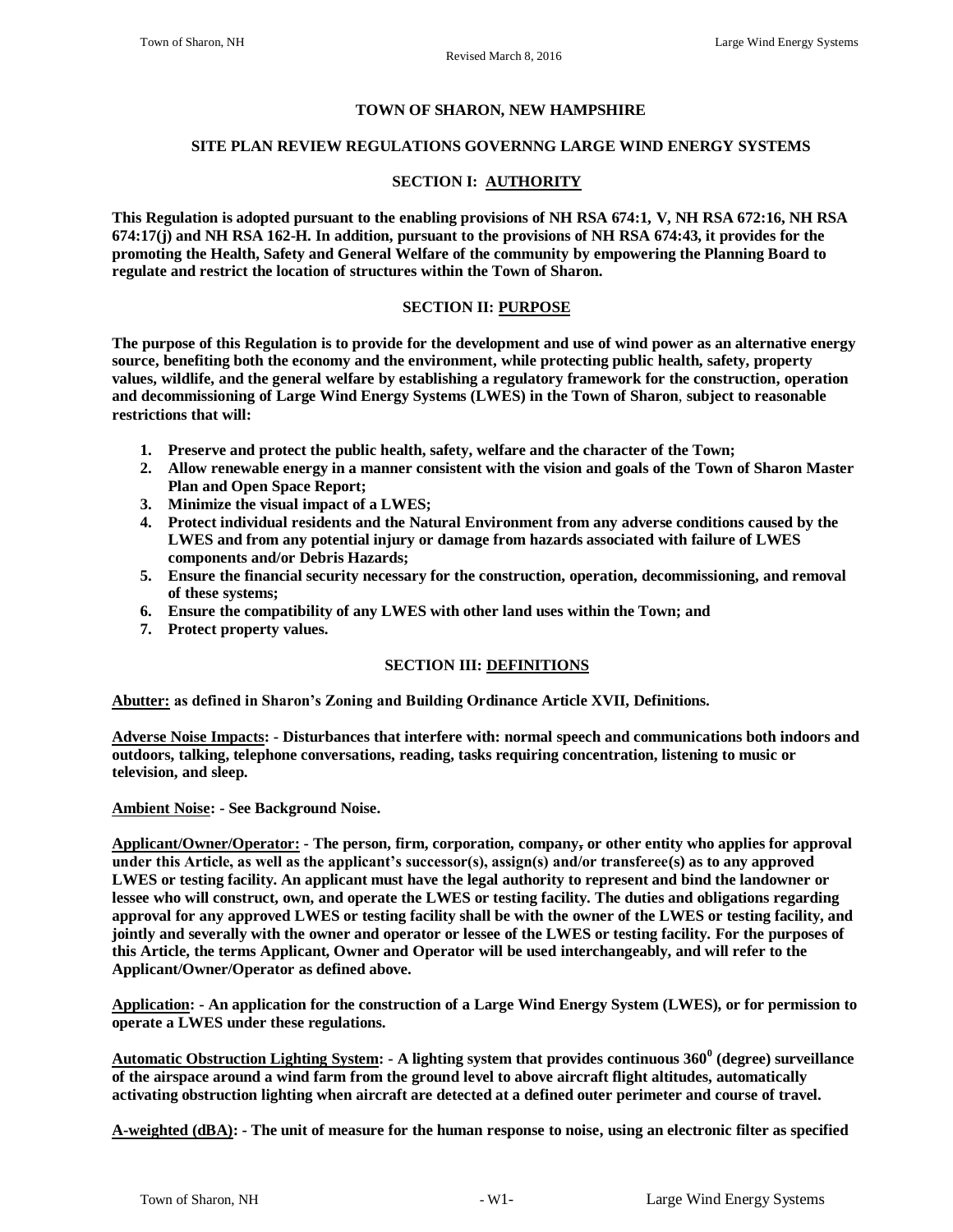**by ANSI approximating the frequency response of the human ear from 20 Hz to 20 kHz.**

**Background Noise: - The noise level represented without the wind turbines operating and when man-made and natural intrusive sounds are at a minimum, also called Ambient Noise. The intent of this definition is to exclude noise level contributions from intermittent noises such as traffic and emergency vehicles, and from seasonal natural sounds such as tree frogs and crickets that are not present year-round.**

**Blade Glint: - The intermittent reflection of the sun off the surface of the blades of a single or multiple Wind Turbines.**

**CNR (Community Noise Response): - United States Environmental Protection Agency methodology to predict the community noise reaction to a new sound source introduced into the environment.**

**Debris Hazard: - Hazard owing to the possibility that the parts of a LWES, or material (ice or other debris) accumulated on its rotating elements, could be dislodged and fall or be thrown some distance onto surrounding property.**

**Excessive Noise: - Any noise that causes a nuisance or disturbance or degrades health or well-being.**

**FAA: - The Federal Aviation Administration.**

**Frequency: - The number of occurrences of a repeating event per unit time; in cycles per second, expressed in Hz (Hertz).**

**Health: - State of complete physical, mental, and social well-being and not merely the absence of disease or infirmity.**

**Hertz (Hz): - A unit of frequency equal to one cycle per second.**

**Hub Height: - The distance to the center of the turbine hub as measured from ground level to the center of the Wind Turbine hub.**

**Impact(s): - Any effect on the environment, including sound and visual impacts such as changes in sound pressure, noise, and light in the environment.**

**Infrasound: - Sound energy below 20 Hz.**

**Large Wind Energy System (LWES): - An electricity generating facility, with a generating capacity of over 100 kilowatts and less than 30 megawatts, consisting of one or more Wind Turbines, and including any substations, Met towers, cables/wires and other buildings accessory to such facility.**

**Ldn: - The day/night level is the twenty-four (24) hour average of continuous "A-weighted" sound energy having a 10 decibel penalty added to the nighttime hours of 10 p.m. to 7 a.m.**

**Leq: - The equivalent continuous sound level that has the same acoustic energy for a constant sound level as for a fluctuating or intermittent level in the same period of time.**

**LOAEL: - The "Lowest Observed Adverse Effect Level"; 40 dBA, WHO 2009.**

**Met Tower: - A meteorological tower used for the measurement of wind speed.**

**Natural Environment: - Includes navigable waters, waters of a contiguous zone, ocean waters, and any other surface water, groundwater, drinking water supply, land surface or subsurface strata, or ambient air within the United States or under the jurisdiction of the United States, including wildlife, ecosystems and habitat, historical, cultural, recreational and archeological resources.**

**NOEL: - The "No Observed Effect Level"; 30 dBA, WHO 2009.**

**Noise: - Unwanted or any sound that is not part of the natural environment.**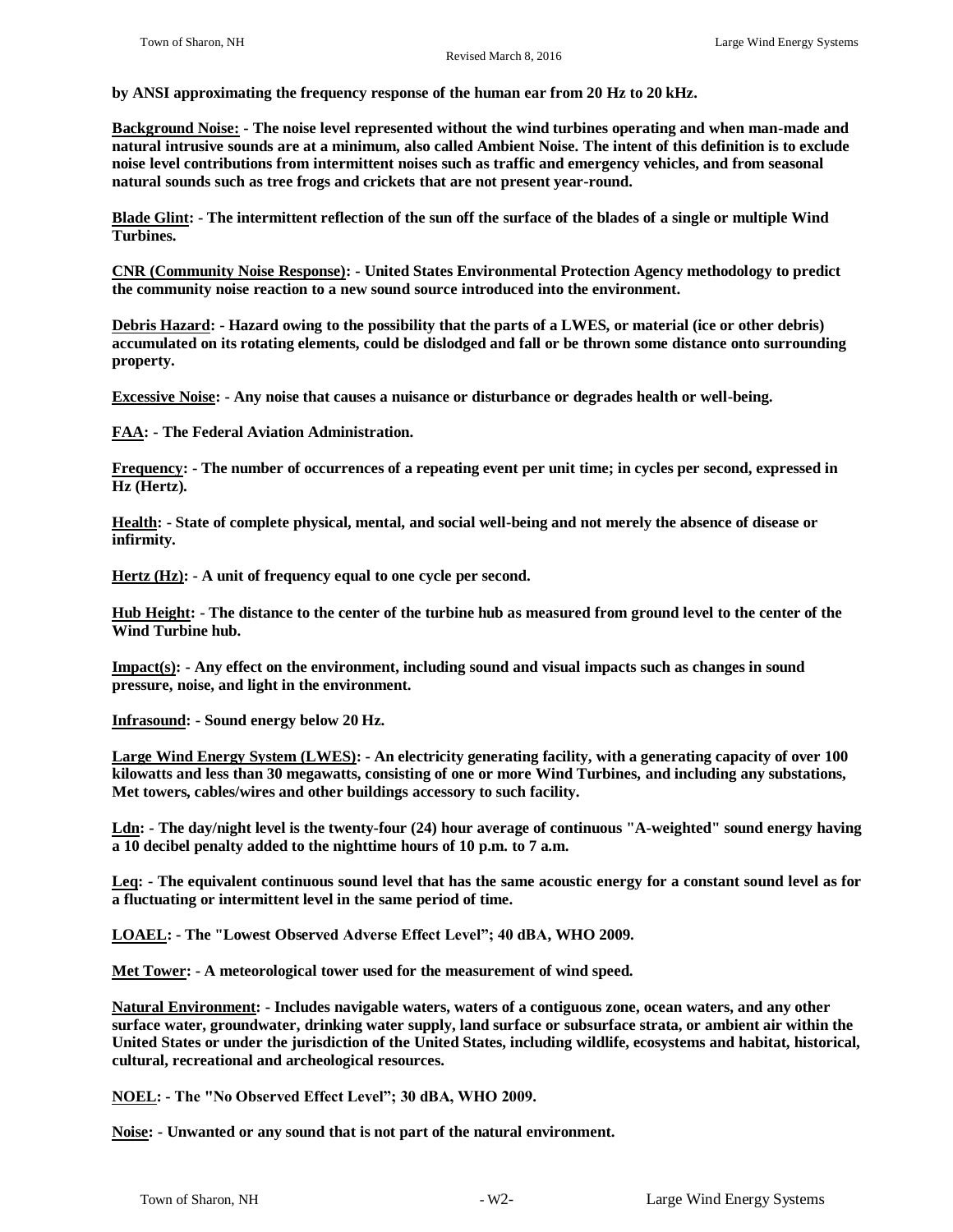**Noise Emitter: - Any man-made piece of LWES equipment that is audible beyond the property line of a Participating Landowner.**

**Noise Level: - Energy-equivalent sound pressure level (Leq) over a minimum of a ten-minute interval.**

**Non-Participating Landowner: - All landowners, not including those on whose property all or a portion of a Large Wind Energy System is located pursuant to an agreement with the Applicant.**

**Octave Band: - A band of sound covering a range of frequencies such that the highest is twice the lowest, as defined in ANSI Standard S1.11.**

**One-Third Octave Band: - A band of sound covering a range of frequencies such that the highest frequency is the cube root of two times the lowest, as defined in ANSI Standard S1.11.**

**Participating Landowner: - Any landowner on whose property all or a portion of a Large Wind Energy System is located pursuant to an agreement with the Applicant.**

**Project Boundary: - A continuous line, which encompasses all Wind Turbines and related equipment to be used in association with a Large Wind Energy System.**

**Setback: The distance a LWES tower base is set back from abutting property lines, structures or other features.**

**Shadow Flicker: - The effect when the blades of an operating wind turbine pass between the sun and an observer, casting a readily observable, moving shadow on the observer and his/her immediate environment.**

**SODAR: - (Sonic Detection and Ranging) A meteorological instrument used to measure the wind speed profile at various heights above the ground, and the atmospheric thermodynamic (lower layer) structure.**

**Sound Level: - The weighted sound pressure level obtained by the use of a sound level meter and frequency weighting network, such as A, B, or C as specified in ANSI specifications for sound level meters (ANSI SI.4-1971, or the latest revision.**

**Sound Power Level: - Lw. Ten times the logarithm to the base ten of the ratio of the sound power radiated by the source to a reference sound power, expressed in decibels (dB). The reference sound power is 1 picowatt (pW).**

**Sound Pressure Level: - Lp. Twenty times the logarithm to the base ten of the ratio of a given sound pressure to a reference sound pressure of 20 microPascals (uPa), expressed in decibels (dB).**

**Total Height: - When referring to a Wind Turbine, the distance measured from ground level to the blade extended at its highest point.** 

**Tower Shadowing: - The outline created on the surrounding area by the sun shining on a Wind Turbine.**

**Un-weighted (dBL): - A sound pressure level obtained without a weighting filter.**

**Useful Life: - The LWES or/or individual Wind Turbine(s) will be presumed to be at the end of useful life if no electricity is generated for a continuous period of twelve (12) months.**

**Visual Clutter: - The accumulation of diverse built elements on a site, especially elements that contrast with their surroundings in form, color, texture, or pattern.**

**Welfare: - A state of well-being.**

**Well-being: - A good or satisfactory condition of existence; a state characterized by health, happiness, and prosperity.**

**Wind Shear: - The difference in atmospheric wind speed and direction occurring over relatively small increases**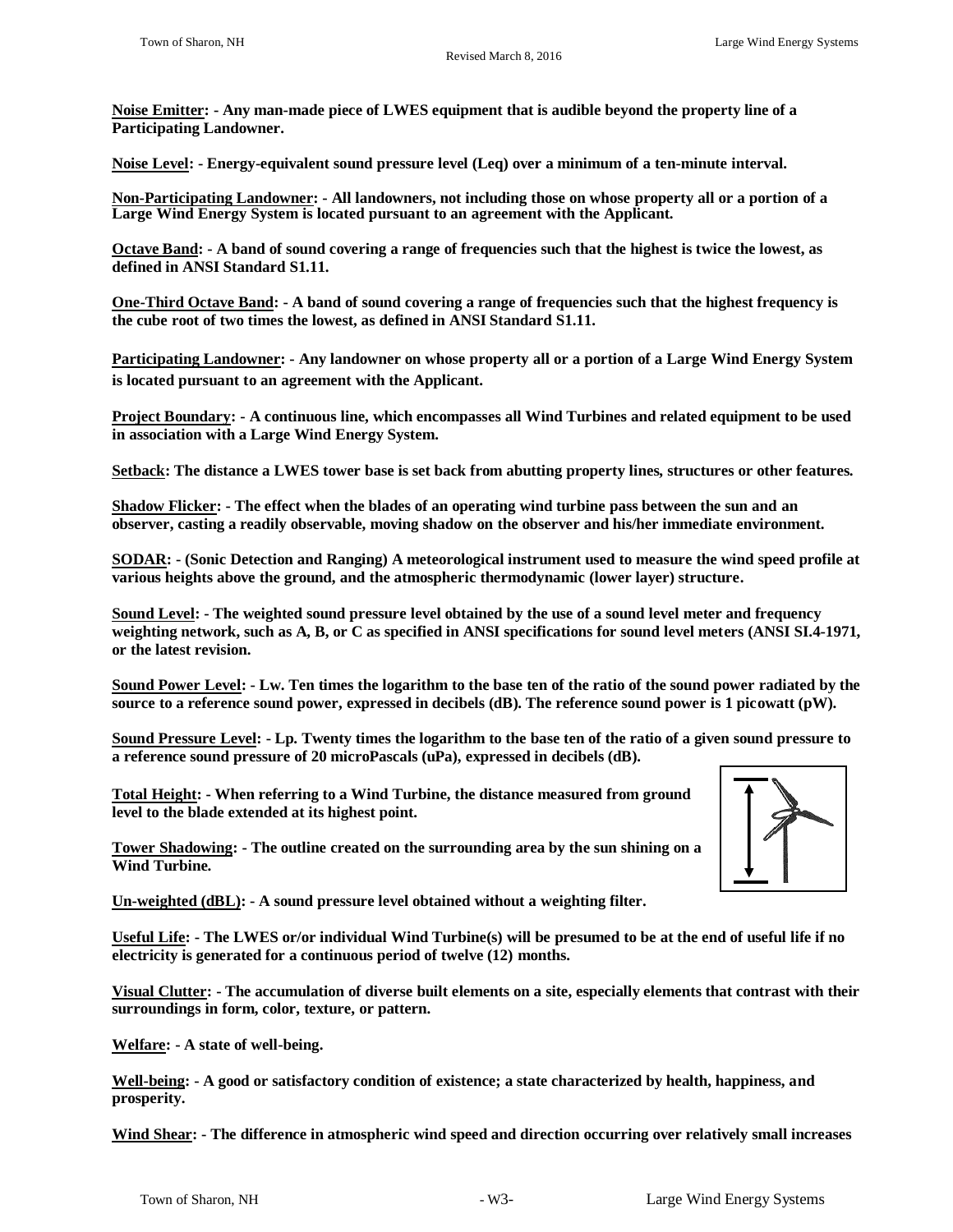#### **in altitude (wind gradient).**

**Wind Turbine: - A wind energy conversion system which converts wind energy into electricity through the use of a wind turbine generator, including the turbine, blade, tower, base and pad transformer, if any.**

#### **SECTION IV: LARGE WIND ENERGY SYSTEM REQUIREMENTS**

**The Town of Sharon can best be described as a small New England rural town, but unlike most there is no obvious town center, with citizens' residences encircling a thousand acre town forest, and each residence separated from its neighbor sitting on a five acre lot. The Applicant has the burden of proof to establish that the LWES will not unduly impact this pattern of living, and complies with the goals as found in the Sharon Master Plan, updated December 2002, or as amended. These requirements are intended:**

- **To preserve the essentially rural character in a growing and urbanizing world;**
- **Protect streams, rivers and wetlands;**
- **To keep the costs of future growth within the limits of Sharon's resident-based tax base;**
- **To protect the majority of necessary pubic services through contracts with other towns and the public sector;**
- **To protect the health, safety and welfare of Sharon's citizens;**
- **To avoid or minimize natural hazards such as landsides and flooding;**
- **To recognize and protect environmentally sensitive lands and waters;**
- **To establish and maintain an open space system comprised of the Town's environmentally sensitive areas, which are linked by trails and corridors to provide wildlife and pedestrian passage throughout the town;**
- **To preserve large tracts of open woodland;**
- **To protect forested hillsides;**
- **And to preserve the rural character of all roads in Sharon.**

**The Board, in determining compliance with these requirements, will be guided by the applicable recommendations in the document "Proposed Wind Power Siting Guidelines - May 29, 2007" which was developed by the Wind Energy Facility Siting Guidelines Working Group and forwarded to the NH Energy Policy Committee Wind Siting Subcommittee.**

#### **A. Design, Manufacture, Construction, and Maintenance Standards**

- **1. In order to minimize Visual Clutter, Wind Turbines shall use tubular towers of similar design, size, operation and appearance throughout the project and shall be painted a non-reflective, non-obtrusive color.**
- **2. At the LWES site, the design of the buildings and related structures shall, to the extent reasonably possible, use materials, colors, textures, screening and landscaping that will blend with the natural setting and the existing environment.**
- **3. Wind Turbines shall not be used for displaying any signs or advertising except for signs at ground level for reasonable identification of the manufacturer, owner or operator of the LWES, the utility procuring the power, emergency contact information, and appropriate warnings as required by national, state, and local laws. Such identification shall not be illuminated.**
- **4. Control wiring and transmission/power lines shall be wireless or below ground except where collector wiring is brought together for connection to the transmission or distribution network, adjacent to that network. The Board may permit above ground wiring if, in the opinion of the Board, its Impact is less than the Impact of below ground wiring.**
- **5. The Applicant of an LWES shall not undertake any blasting without specific approval of such blasting during Site Plan Review. Terms and conditions for the blasting, including any necessary notifications, shall be specified during Site Plan Review. If necessary, the Applicant may return to the Board with a written request for additional blasting, subject to additional notifications at the Applicant's expense, as specified by the Board.**
	- **a. The Applicant shall prepare an inventory of all structures, wells, bridges, and other seismically sensitive structures that could potentially be damaged by blasting.**
	- **b. Before each blasting event, the Applicant shall notify all Non-Participating Landowners and any owners of a seismically sensitive structure, of the time and date of the event. The Applicant shall**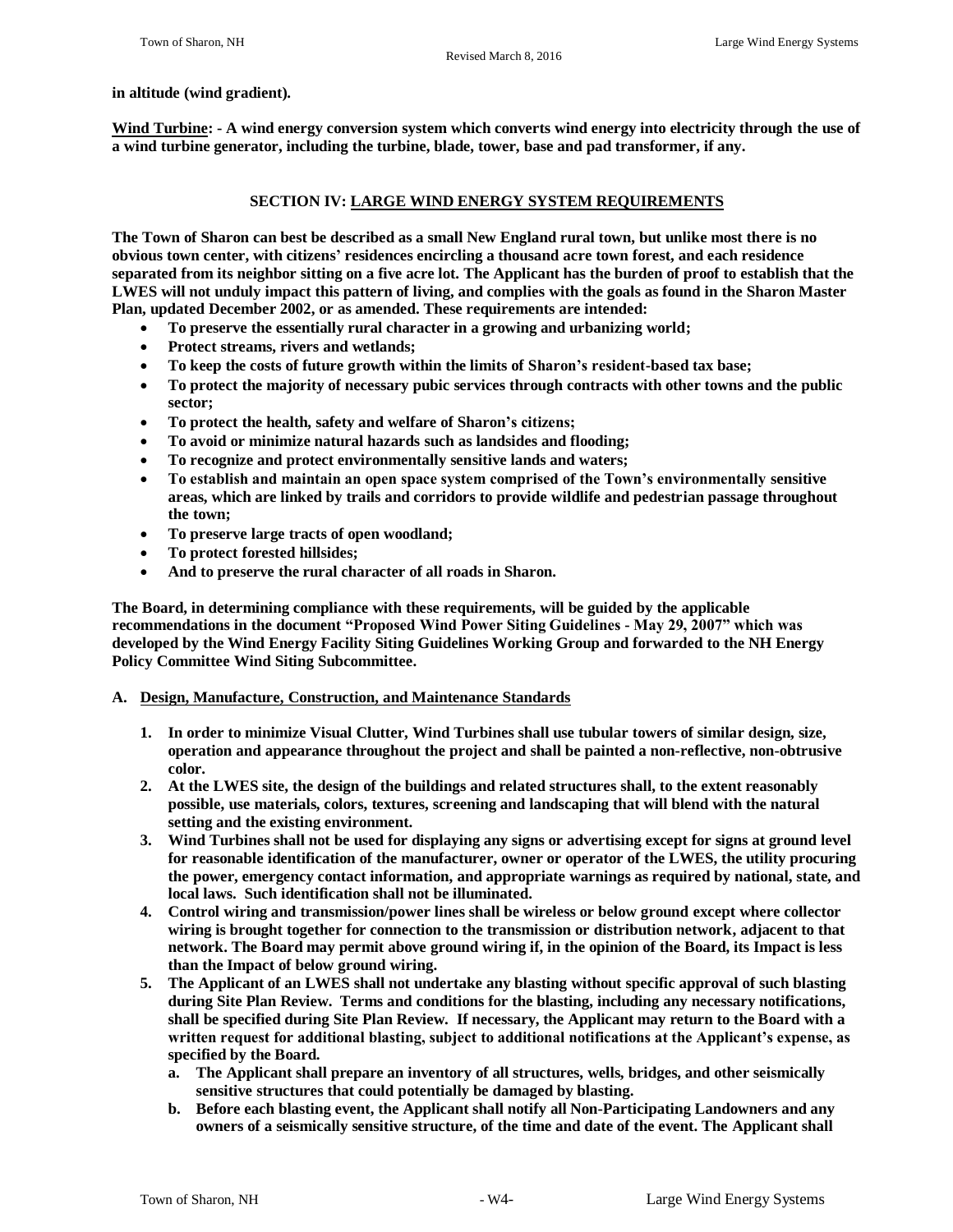**receive signature verification of such notice.** 

- **c. Flyrock traveling in the air or along the ground is not permitted to cross into the property of Non-Participating Landowner(s).**
- **d. A blasting log for each blast will be kept on-site at the LWES office for not less than five (5) years, and copies of the required blasting log will be promptly submitted to the Board of Selectmen upon completion of construction of the LWES.**
- **e. Pre-blasting and post-blasting inspection and documentation may be required by the Board.**
- **6. If at any time during construction, operation, or maintenance of the LWES, the Applicant wishes to modify the approved Site Plan, the Applicant shall submit to the Board an Amended Site Plan for review and approval.**
- **7. Construction and maintenance activities shall be organized and timed to minimize Impacts on residents and wildlife from noise, disruption (including disruption of wildlife habitat), and the presence of vehicles and people. Construction and maintenance, unless there is an imminent threat to life or property, shall be performed only on weekdays (other than legal holidays, as recognized by the state or federal governments) within daylight hours, as defined by the FAA. The Planning Board and/or the Board of Selectmen have the authority to waive this requirement if, in its opinion, there is good reason to do so.**
- **8. Any construction equipment or parts (used or unused) kept on site shall be stored indoors except during periods of construction, maintenance, and repair.**

# **B. Height.**

- **1. The total height of the Wind Turbines shall not exceed four hundred and fifty feet (450 ft).**
- **2. Met towers must be less that two hundred feet (200 ft) in height and must be designed so as not to require lighting in compliance with FAA regulations. Guy wires are allowed on Met Towers, but must be designed so as to limit environmental hazards to wildlife, especially birds and bats.**
- **3. Due consideration shall be given to the scale of the turbines in relation to the surrounding landscape.**
- **C. Setbacks. Setbacks from the Project Boundary shall be at least one and one-half times (1½) the Total Height of the Wind Turbine from the nearest property line, sufficient to protect people, domestic and farm animals, public and private property, and utilities from Debris Hazard. The ice throw or ice shedding from the LWES shall not cross the Project Boundary. The Applicant has the burden of proof to demonstrate to the Board that the setback is sufficient to meet these standards.**

**The Applicant shall submit a graph of the required Setback for each hazard as a circle for a single tower or as a series of connected arcs for multiple towers centered on each turbine and submitted with the required Setback graphically superimposed to scale on town maps identifying lot owners, structures and lot property lines.**

- **D. Communications Interference. All LWES shall be sited and operated so that they do not interfere with television, telephone (including cellular and digital), microwave, satellite (dish), navigational, or radio reception to neighboring areas. The Applicant shall provide certification from a NH Licensed Professional Engineer confirming that the proposed project does not interfere with television, telephone (including cellular and digital), microwave, satellite (dish), navigational, or radio reception to neighboring areas. The Applicant of the facility shall be responsible for the full cost of any remediation necessary to provide equivalent alternate service or correct any problems; including relocation or removal of the facility, caused or exacerbated by the operation of such equipment and any and all related transmission lines, transformers, and other components related thereto. The Applicant of the LWES shall respond within five (5) business days to any request for a communications interference investigation by a property owner within the Project Boundary and a three-mile radius beyond the Project Boundary. Testing shall commence within ten (10) working days of the request. The Applicant is responsible for mitigating within ten (10) working days from determination of interference cause attributed to the operation of the LWES.**
- **E. Noise Level Limits and Measurement. The intent of this section is to preserve the quiet rural environment of Sharon and to provide protection from Excessive Noise levels that cause adverse Impacts to public Health, Welfare, and Well-being. The existing Background Noise levels in Sharon are less than 30 dBA. Annoyance due to Noise, as measured by community surveys, is the consequence of activity interference. Noise Level limits are based on the recommended guidelines found in the United States Environmental Protection Agency's document** *Information on Levels of Environmental Noise Requisite to Protect Public Health and Welfare With An Adequate Margin of Safety, 550/9-74-004, March 1974* **and include levels requisite to protect**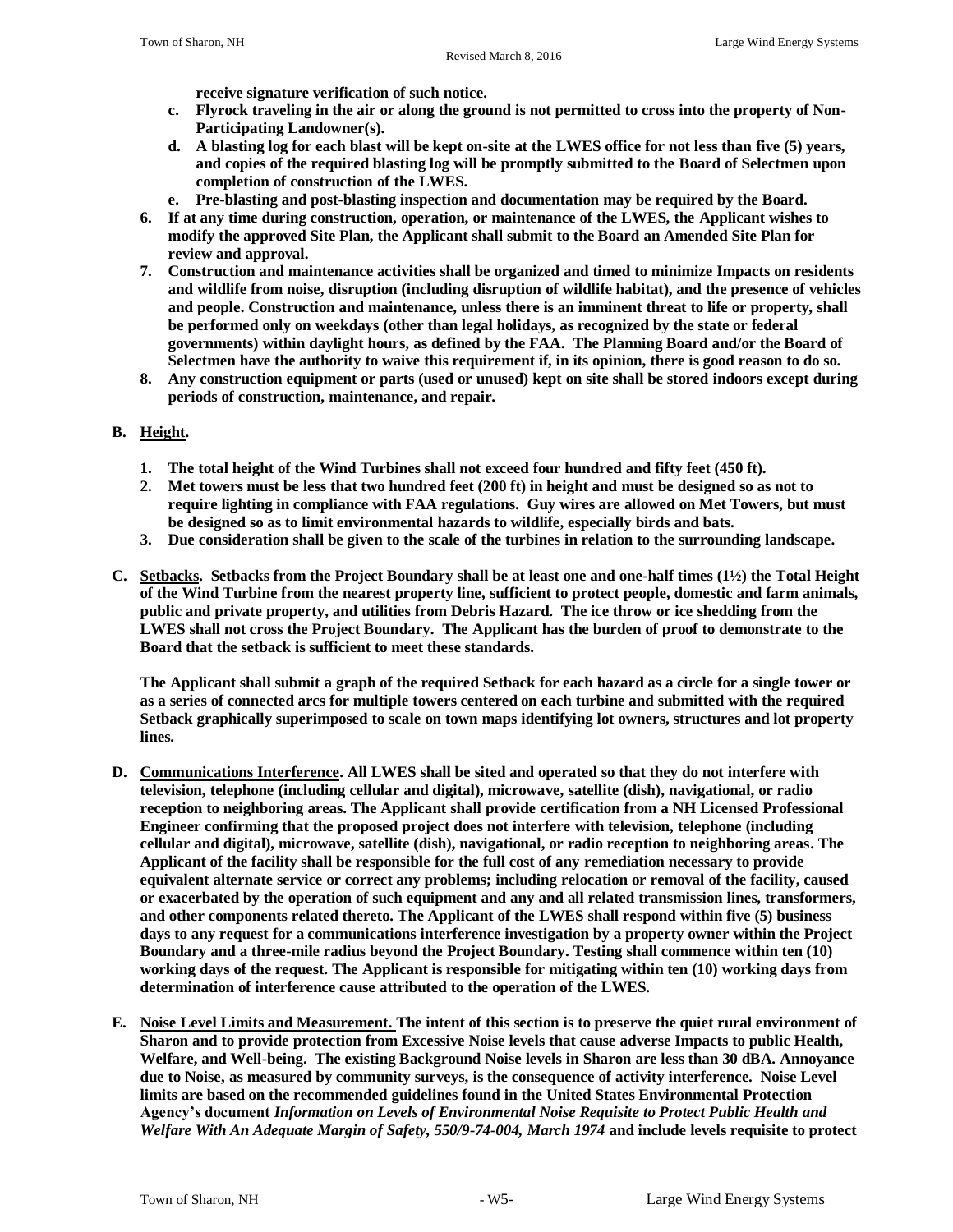**against activity interference. These Noise Level Limits are consistent with the World Health Organization (WHO) night noise guidelines for exposure to noise during sleep found in the following documents:** *Night Noise Guidelines (NNLG) For Europe, 2007* **and** *ISBN 978 92 890 4173 7***,** *2009.* 

- **1. Noise Levels produced by the LWES shall not exceed 33 dBA (Leq 10 minute) anywhere at any time on a Non-Participating Landowner's property.**
- **2. LWES Noise levels shall not exceed a Community Noise Response (CNR) of "sporadic complaints" as shown on the following table based on the United States Environmental Protection Agency Document titled "***Information on Levels of Environmental Noise Requisite To Protect Public Health And Welfare With An Adequate Margin of Safety***,** *550/9-74-004, March 1974***."**

| <b>Community Noise Response</b><br>(CNR) | Leq       |
|------------------------------------------|-----------|
| <b>Vigorous Action</b>                   | $50 - 58$ |
| <b>Appeals to Stop the Noise</b>         | 44 - 49   |
| <b>Widespread Complaints</b>             | $34 - 43$ |
| <b>Sporadic Complaints</b>               | $30 - 33$ |
| <b>No Reaction</b>                       | $24 - 29$ |

 **Chart based on EPA Case Studies normalized to Leq in rural areas**

**[Leq (-6dB), quiet rural community (-10 dB), no prior exposure to intruding noise (-5dB), pure tone or impulsive noise character (-5 dB)]**

- **3. The Board may impose greater noise constraints if it deems such constraints are necessary to protect the public health, safety, and welfare of the community.**
- **4. Any model used to predict Wind Turbine Noise shall use the following parameters:**
	- **a. Each Wind Turbine shall be considered as an individual and unique noise emitter;**
	- **b. The prediction model shall use the Manufacturer's highest sound power levels, as measured using standard IEC 61400-11 (edition 2.1, dated November 2006), which shall be submitted in 1/3 ocave band for frequencies 31.5 to 8000 Hz. Test reports performed for the same model(s) proposed for the LWES shall be submitted in full.**
	- **c.. The prediction model shall use a wind shear (wind profile power law exponent, alpha) of no less than 0.50, where wind shear is defined as the difference in atmospheric wind speed and direction occurring over relatively small increases in altitude;**
	- **d. No attenuation (zero) for ground cover since a Wind Turbine is an elevated noise emitter;**
	- **e. No attenuation (zero) for foliage since trees have no leaves from November to April;**
	- **f. Add a plus 5 dB design margin to the predicted Noise Levels to account for variations in atmospheric propagation due to refraction (the bending of sound waves in the atmosphere due to changes in air temperature or wind gradient).**
	- **g. Ground absorption values used in the modeling software shall be set to zero (0) for water and hard concrete or asphalt surfaces and zero point five (0.5) for all other surfaces.**
- **5. Noise measurements shall be taken with the Wind Turbines turned on and turned off to determine any Background Noise to be accounted for. The Applicant shall cooperate by shutting Wind Turbines off and turning them on during acoustic testing at times required for the acoustic-monitoring personnel.**
- **6. The wind velocity at the sound measurement microphone shall not exceed 2 m/s (4.5 mph) during measurements of Background Sound Pressure Level, and the maximum wind speed at the microphone for noise measurements during Wind Turbine operation shall not exceed 4 m/s (9 mph).**
- **F. Shadow Flicker, Tower Shadowing and Blade Glint. The facility shall be designed such that Shadow Flicker, Tower Shadowing, or Blade Glint will not fall on or in any Non-Participating Landowner's property.** 
	- **1. Shadow Flicker, Tower Shadowing, or Blade Glint expected to fall on a roadway or a portion of a Non-Participating Landowner's property may be acceptable under the following circumstances:**
		- **a. The Shadow Flicker, Tower Shadowing, or Blade Glint will not exceed twenty (20) hours per year.**
		- **b. The Shadow Flicker, Tower Shadowing, or Blade Glint will fall more than 100 feet from an existing residence.**
		- **c. The traffic volumes are less than 500 vehicles per day on the roadway.**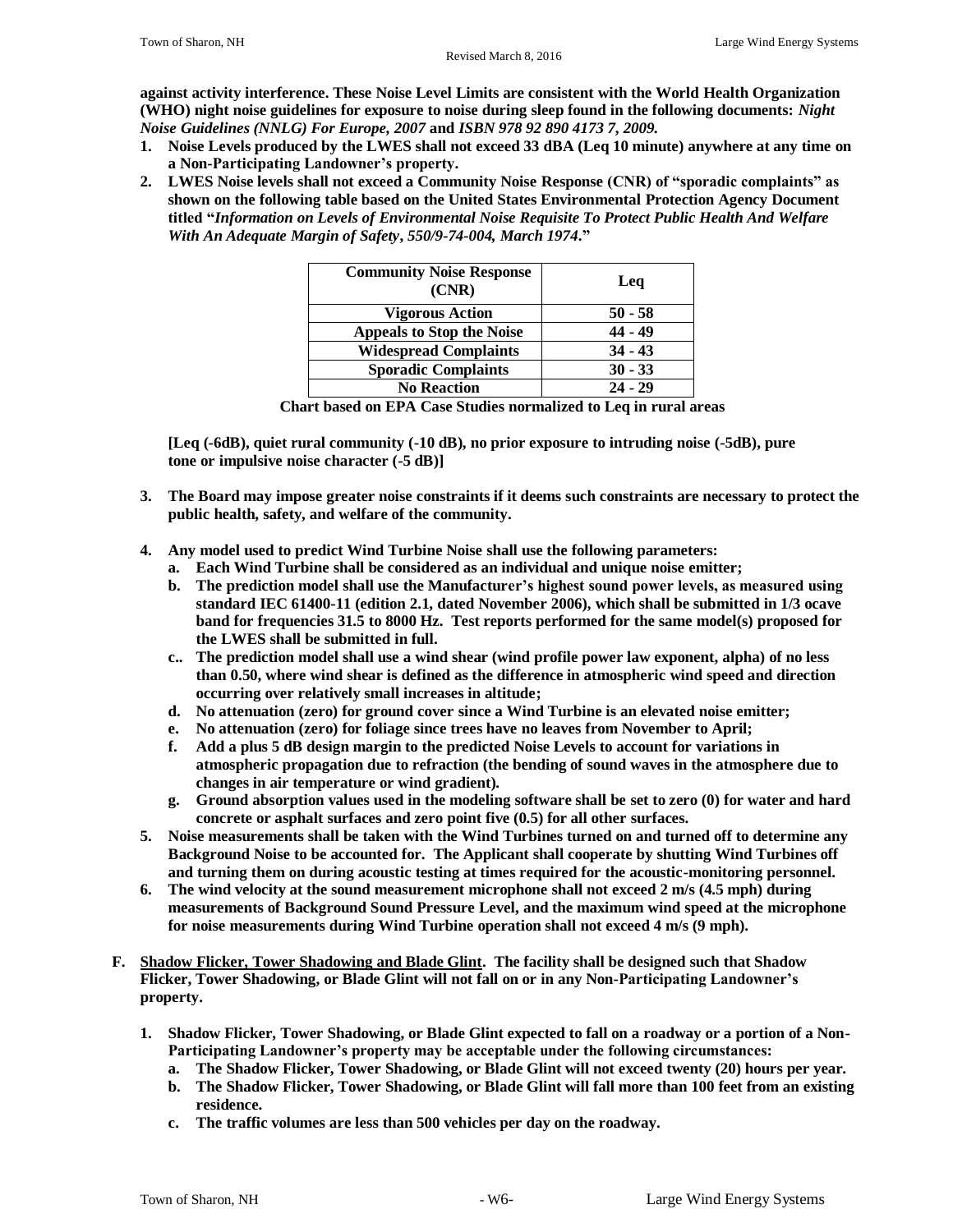- **d. The Shadow Flicker or Blade Glint shall not fall onto an intersection.**
- **2. Within twelve (12) months of the date when the project becomes fully operational, or at anytime upon receipt of a verified complaint of Shadow Flicker, Tower Shadowing, and/or Blade Glint, the Applicant shall submit to the Board of Selectmen a Shadow Flicker, Tower Shadowing, or Blade Glint study as specified in the Submission Requirements of the Sharon Site Plan Regulations, certifying that Shadow Flicker, Tower Shadowing, or Blade Glint present no deleterious effects for any occupied structure located within a one-mile radius of any Wind Turbine. If Shadow Flicker, Tower Shadowing, and/or Blade Glint exceeds any of the conditions listed above, the source Wind Turbine(s) shall be shut down until the flicker or glint problem is remedied.**
- **G. Public infrastructure. The Applicant shall avoid, mitigate and repair any and all adverse impacts to any public infrastructure (e.g., road or highway, drainage system, etc.) occasioned by or in any manner related to the installation, operation, maintenance, and repair or decommissioning of the LWES. This includes reimbursement to the Town or State for any repairs or reconstruction reasonably deemed necessary by the Town or State.**
- **H. Erosion and Storm Water Control. During the Useful Life of the LWES, the Applicant shall maintain any and all erosion and storm water control practices described in the Erosion and Storm Water Control Plans and Life Cycle and Decommissioning Plans submitted with the Application for Site Plan Review.**
- **I. Safety.**
	- **1. Each Wind turbine shall be equipped with both manual and automatic controls to limit the rotational speed of the blade within the design limits of the rotor. All turbines shall be equipped with redundant braking systems. This includes both aerodynamic (including variable pitch) over speed controls, and mechanical brakes. Mechanical brakes shall be operated in a fail-safe mode, whereby they are engaged in the case of loss of load on the generator. Stall regulation should not be considered a sufficient braking system for over speed protection. A manual electrical and/or overspeed shutdown disconnect switch shall be provided and clearly labeled on/in the Wind Turbine structure.**
	- **2. The blade tip of any Wind Turbine shall, at its lowest point, have ground clearance of not less than seventy-five (75) feet.**
	- **3. Any Wind Turbine and/or accessory structure shall not be climbable up to fifteen (15) feet above ground level.**
	- **4. The LWES shall be designed to prevent unauthorized access to electrical and mechanical components and shall have access doors that are kept securely locked at all times when service personnel are not present.**
	- **5. Appropriate warning and safety signage shall be placed on any Wind Turbine, accessory structure and/or electrical equipment, and posted at all LWES entrances.**
	- **6. All structures shall be self-supporting. No guy wire supported structures shall be permitted with the exception of Met (meteorological) towers.**
	- **7. A sign shall be posted near all towers or the operations and maintenance office building that will contain emergency contact information.**
	- **8. Signage placed at the road access shall be used to warn visitors about the potential danger of falling ice and the Debris Hazards.**
	- **9. Any Wind Turbine that is found to present an imminent physical threat of danger to life or significant threat of damage to property shall be immediately shut down and repaired or otherwise made safe and certified so by a New Hampshire licensed Professional Engineer prior to resumption of operation.**
- **J. Rescue, Fire and Hazard Protection. The Applicant shall assure that the LWES complies with the following fire control and prevention measures.**
	- **1. A plan acceptable to the Fire Chief and/or State Fire Marshall for fire-fighting and rescue services, including water accessibility, any necessary equipment, and/or training for local fire protection and rescue personnel, shall be prepared and updated annually. The full cost of implementing and maintaining the plan, including equipment, equipment maintenance, and staffing, shall be the responsibility of the Applicant.**
	- **2. Compliance with all laws applicable to the generation, storage, clean up, transportation and disposal of hazardous wastes generated during any phase of the project's life.**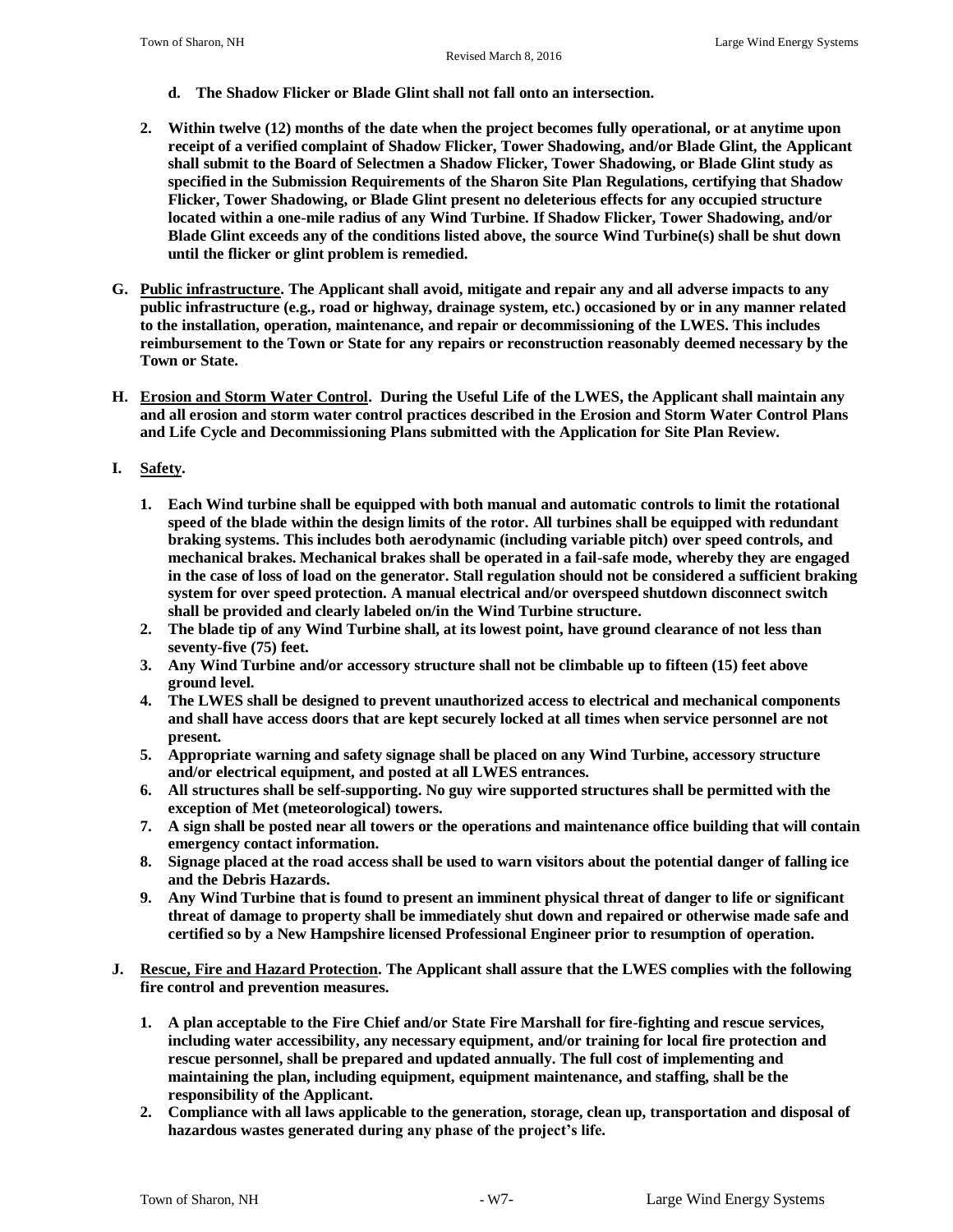**K. Environmental Impact. The Wapack Range, situated along the eastern edge of Sharon, is the centerpiece of a crucial migration route that is recognized by the Federal government. The Wapack Range, approximately twenty-two (22) miles long, is part of a unique geological formation known as a "leading line," which creates a long, reliable updraft that birds intentionally travel to, to assist in their migration. There is no other "leading line" formation for hundreds of miles – effectively, there is not another one in New England. Welldocumented records indicate that more that five thousand (5,000) migrating raptors have been known to travel through this precise corridor in the course of a single day. More than thirteen thousand (13,000) migrating raptors are counted each fall migration season. To comply with the goals and objectives outlined in the Sharon Master Plan, the Board will exercise particular care in protecting this critical flyway and the natural environment which supports it.**

**The Applicant shall take appropriate measures to minimize, eliminate, or mitigate adverse Impacts on the Natural Environment during the entire life cycle of the LWES and shall comply with all Federal, State, and local laws regulating environmental Impacts. In making its determination under this section, the Board shall consider the U.S. Fish and Wildlife Service** *"Wind Turbine Guidelines Advisory Committee Recommendations," dated March 4, 2010,* **or subsequent updates, the "***Proposed Wind Power Siting Guidelines - May 29, 2007***" (which was developed by the Wind Energy Facility Siting Guidelines Working Group and forwarded to the NH Energy Policy Committee Wind Siting Subcommittee), and any recommendations of the New Hampshire Fish and Game Department and the Sharon Conservation Commission.**

- **1. Environmentally Sensitive Areas. The plan for the LWES shall reflect the natural capabilities of the site to support development. Environmentally sensitive areas, including but not limited to, wetlands, vernal pools, seeps or springs, steep slopes (greater than 15%), watersheds, floodplains, significant wildlife habitats, fisheries, habitat for rare or endangered plants and animals, unique natural communities and natural areas, and sand and gravel aquifers will be maintained and preserved to the maximum extent. The Applicant shall demonstrate appropriate measures for protecting these resources during the entire life cycle of the project.**
- **2. Wildlife. The Applicant shall demonstrate that the LWES will not have a significant adverse Impact on area wildlife and wildlife habitat. Such analysis shall include but not be limited to adverse Impacts on game animals, and habitat fragmentation. In addition, the Applicant must demonstrate that the LWES will have no undue adverse Impact on rare, threatened or endangered wildlife. The wildlife and habitat analysis must include pre-construction field studies conducted by a qualified wildlife biologist approved by the Planning Board and paid for by the Applicant.**
- **3. Birds and Bats. Development and operation of a LWES shall not have an adverse Impact on bird or bat species.**
	- **a. All above-ground lines, transformers, or conductors should comply with the Avian Power Line Interaction Committee (APLIC, http://www.aplic.org/) published standards to prevent avian mortality.**
	- **b. The design and installation of the LWES shall avoid, to the extent practicable, the creation of artificial habitat for raptors or raptor prey, such as: electrical equipment boxes on or near the ground that can provide shelter and warmth; horizontal perching opportunities on the towers or related structures; and soil where weeds can accumulate.**
	- **c. In order to minimize the detrimental Impacts on bat and bird populations, all Wind Turbines shall be configured and or controlled so that the blades will not turn when wind velocity at hub height is less than 10 mph. Additionally, there may be periods of time when the Wind Turbine operations must be curtailed to protect bats and migratory birds.**
- **4. Ground and Surface Water. The LWES will not adversely affect the quality or quantity of ground and surface waters. The Applicant shall demonstrate to the Board's satisfaction that there are no unusual risks caused by the LWES. The Board may require that spill prevention and control measures be installed, and that all activities involving potentially permeable pollutants, including at delivery and transfer points, be conducted under cover and over an impervious surface surrounded by dikes. Whenever sedimentation is caused by stripping vegetation or grading, it shall be the responsibility of the Applicant to remove it from all adjoining surfaces, drainage systems and watercourses and to repair any damage at the Applicant's expense as quickly as possible.**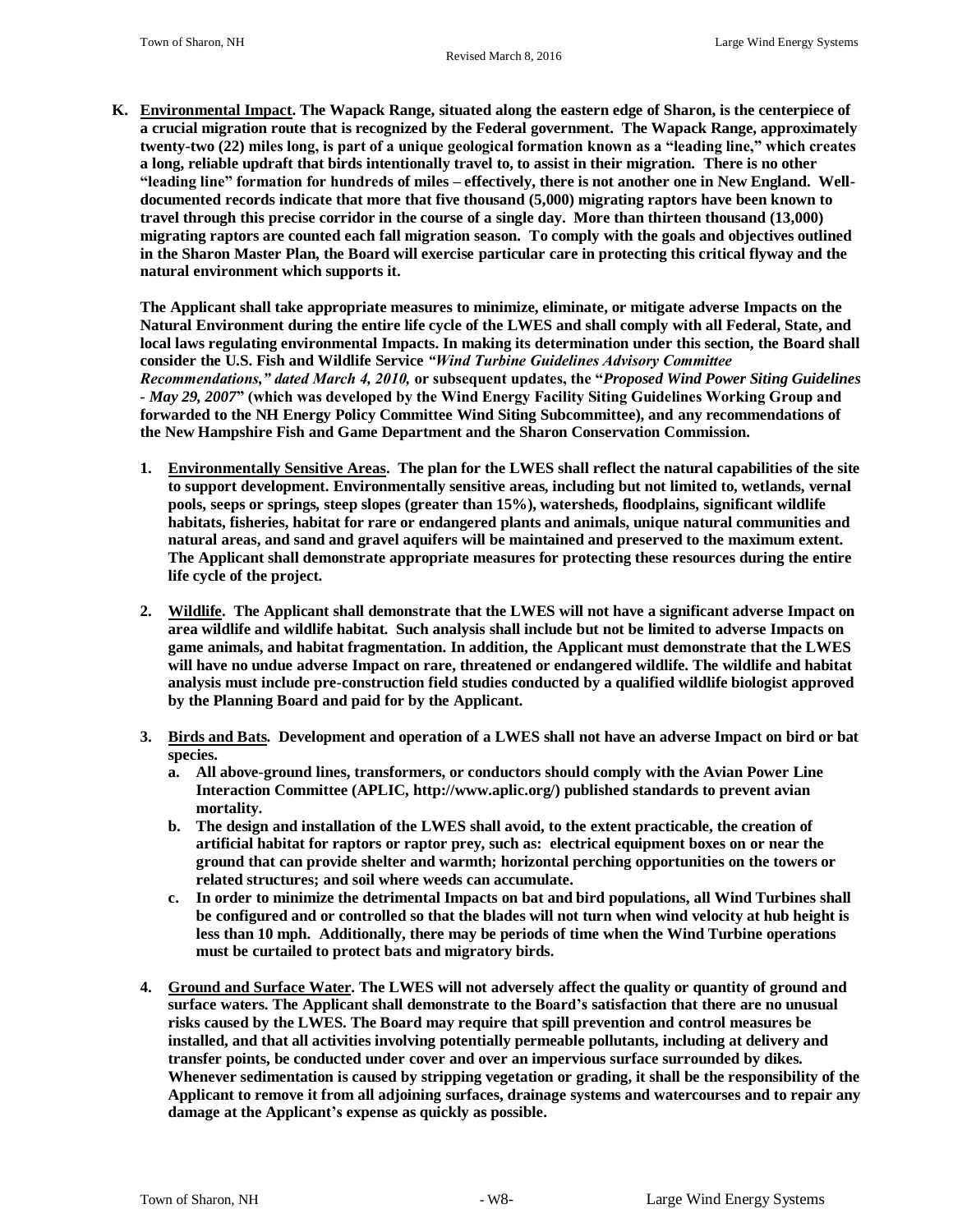- **5. Historical, Cultural, Archeological. Because the preservation of historic resources is very important to the Town of Sharon as stated in the Master Plan, the Applicant shall be required to:**
	- **a. Inventory and map all historically significant sites located with two thousand (2000) feet of the proposed LWES project area, including stone walls, structures, roadways, and cellar holes.**
	- **b. Provide a plan outlining how the Applicant proposes to minimize the impact of construction and ongoing operation of the LWES on these sites.**

**As a condition of approving the Applicant's Historical, Cultural, Archeological protection plan, the Board may require specific setback for LWES structure or roadways from significant sites and/or other actions that protect or restore items of historic significance.**

# **L. Visual Impact.**

- **1. A LWES shall be designed and located so as not to cause adverse visual Impacts, including Visual Clutter and Impacts caused by any lighting, and so as not to dominate views from neighboring residential areas, cultural resource areas, public recreational and scenic areas, trails used by the public, open space within the Town, or any public road right-of-way.**
- **2. Dominance is determined by how a LWES will be seen within its visual context and occurs when the project would cause a change in the balance or feel of the character of the surrounding area or create a very dominant focal point that detracts from other important natural or cultural focal points. (The Board may use as a reference document** *A Visual Impact Assessment Process for Wind Energy Projects***, Vissering, Sinclair, and Margolis, May 2011.) Some of the factors to be considered in evaluating the degree of dominance are:** 
	- **a. appearance of proximity;**
	- **b. duration of view;**
	- **c. expectation for natural or intact landscape setting;**
	- **d. uniqueness of a scenic resource;**
	- **e. whether the view is directly ahead over extended distances; and**
	- **f. whether large numbers of turbines are visible in many views.**
- **3. All available mitigation techniques to reduce the visual Impacts of the LWES shall be considered, including methods prescribed by the American Landscape Institute.**
- **4. The use of Automatic Obstruction Lighting Systems (AOLS), such as those manufactured by DeTect and OCAS, is mandatory for Wind Turbines with FAA lighting. The Applicant will provide a report approved by the FAA detailing the impact of the AOLS on local flight activities and upon Victor Airways present in the area.**
- **5. Area and security lighting shall be full cut-off and shall not exceed 175 watts each and 25 feet in height and shall be shielded from Non-Participating Landowner's property.**
- **6. Photographical simulations shall be provided from potential sensitive public and private viewpoints. The Board may request that particular viewpoints be illustrated such as the area near and around the Town Meeting House and Sharon Arts Center, and scenic sections of the Town or State roads.**
- **M. Additional Conditions. The Board may grant a LWES Site Plan approval subject to any condition that it deems necessary to minimize any burden on any person affected by granting the approval. Such conditions or exemptions may include but are not limited to restrictions on the location of the LWES and requirements for the compensation of persons affected by granting approval.**

# **SECTION V: APPLICATION FOR PERMIT TO CONSTRUCT**

### **A. General Procedure:**

**Whenever any site plan is proposed and before any preconstruction site work (except that which is necessary to perform required on-site tests), construction, land clearing is begun, before any permit for the erection of any structure in such proposed project shall be granted, before any plat may be filed in the Hillsborough County Registry of Deeds, the owner thereof or his authorized agent, shall apply for, and secure from the Planning Board written recommendations submitted to the Sharon Board of Selectmen, in accordance with the procedures and specifications contained in these regulations.**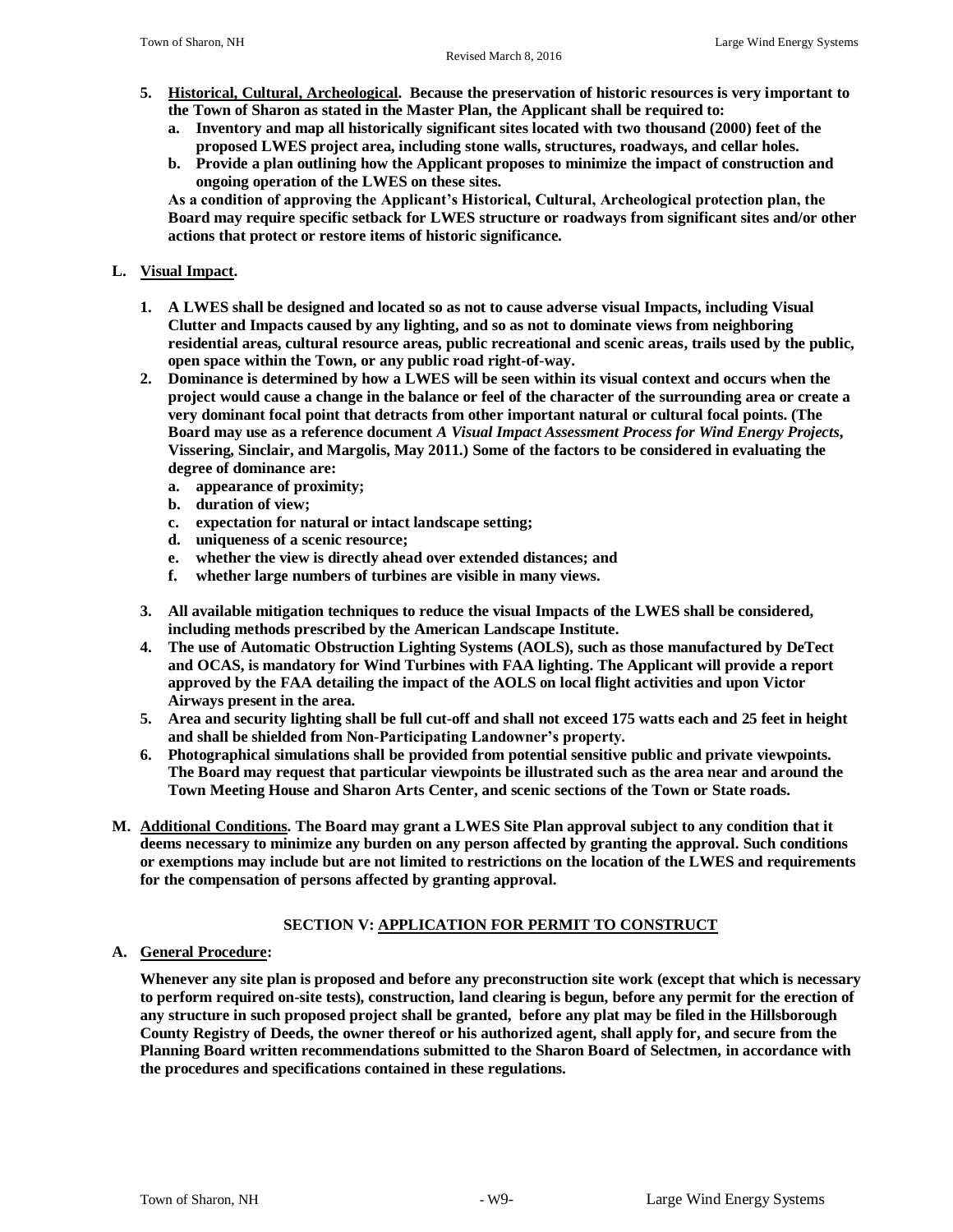### **B. Preliminary Consultation and Review:**

- **1. The applicant may submit a Preliminary Layout to the Secretary of the Planning Board not less than twenty (20) days before any regular meeting of the Planning Board. This optional step may aid both the applicant and the Planning Board in reviewing the proposal. The preliminary layout shall include:**
	- **a. List of all abutters and their addresses,**
	- **b. Check to cover mailing and advertising costs.**
- **2. Such preliminary consultation shall be informal and directed toward:**
	- **a. Reviewing the basic concepts of the proposal,**
	- **b. Reviewing the proposal with regard to the Town Master Plan and applicable ordinances or regulations, including the Town's subdivision regulations, and**
	- **c. Guiding the applicant relative to necessary State and Local requirements.**
- **3. Preliminary consultation and review shall not bind the applicant or the Planning Board.**
- **4. There will be public notice and a mailing to all abutters so that the public may aware of the scope and size of the proposed project.**
- **4. Preliminary consultation and review shall be separate and apart from formal consideration of an Application for Permit to Construct, and the time limits for acting shall not apply until a formal Acceptance of an Application is made in accordance to Article V of the Sharon Planning Board Rules of Procedure.**
- **5. While minutes of the Planning Board will reflect the discussion during the Preliminary Consultation, comments and suggestions of the Planning Board and/or public shall not be binding to conditions of final approval.**

#### **C. Acceptance of Application for Permit to Construct:**

- **1. The applicant shall submit an Application for Site Plan Review to Construct a Large Wind Energy System to the Secretary of the Planning Board not less than twenty (20) days before any regular meeting of the Planning Board.**
- **2. The Planning Board shall review the materials submitted to determine if the Application is complete. i.e. that all required materials have been submitted in the form specified. If the Application is incomplete, the applicant will be directed to supply the missing items and resubmit the application at a later date, that date being at least twenty (20) days prior to a regularly scheduled meeting.**
- **3. If the Application is found to be complete, a public hearing shall be held for discussion of the Application. A notice to all abutters at least ten (10) days in advance of said hearing shall be sent by registered mail, return receipt requested, and shall specify the grounds for the hearing as well as the date, time, and place. At least a ten (10) day advance notice of the time and place of such hearing shall be published in a paper of general circulation in the Town and a legal notice shall also be posted at two (2) public places in Town.**
- **4. Prior to the date of the Public Hearing, the Applicant will provide an Escrow Account or other financial instrument satisfactory to the Board of Selectmen, established and maintained in accordance to Section XIII below.**
- **D. Completed Application:**

**Application for Site Plan Review shall be submitted to and processed by the Planning Board in the same manner as all Public Hearings, as detailed in Articles V, VI, VII and VIII of the Sharon Planning Board Rules of Procedure. A completed application shall consist of all the following items unless a written request for waiver(s) is received and granted by the Board.**

- **1. A completed application form, accompanied by:**
	- **a. Names and addresses of all abutters as defined in Sharon's Zoning and Building Ordinance, Article IV, I. Definitions.**
	- **b. A letter of authorization from the owner, if the applicant is not the owner;**
	- **c. Names and addresses of all holders of conservation, preservation or agricultural preservation restrictions within or abutting the Project Boundary;**
	- **d. Payment to cover filing and notification fees; and**
	- **e. Six (6) paper copies of the plan.**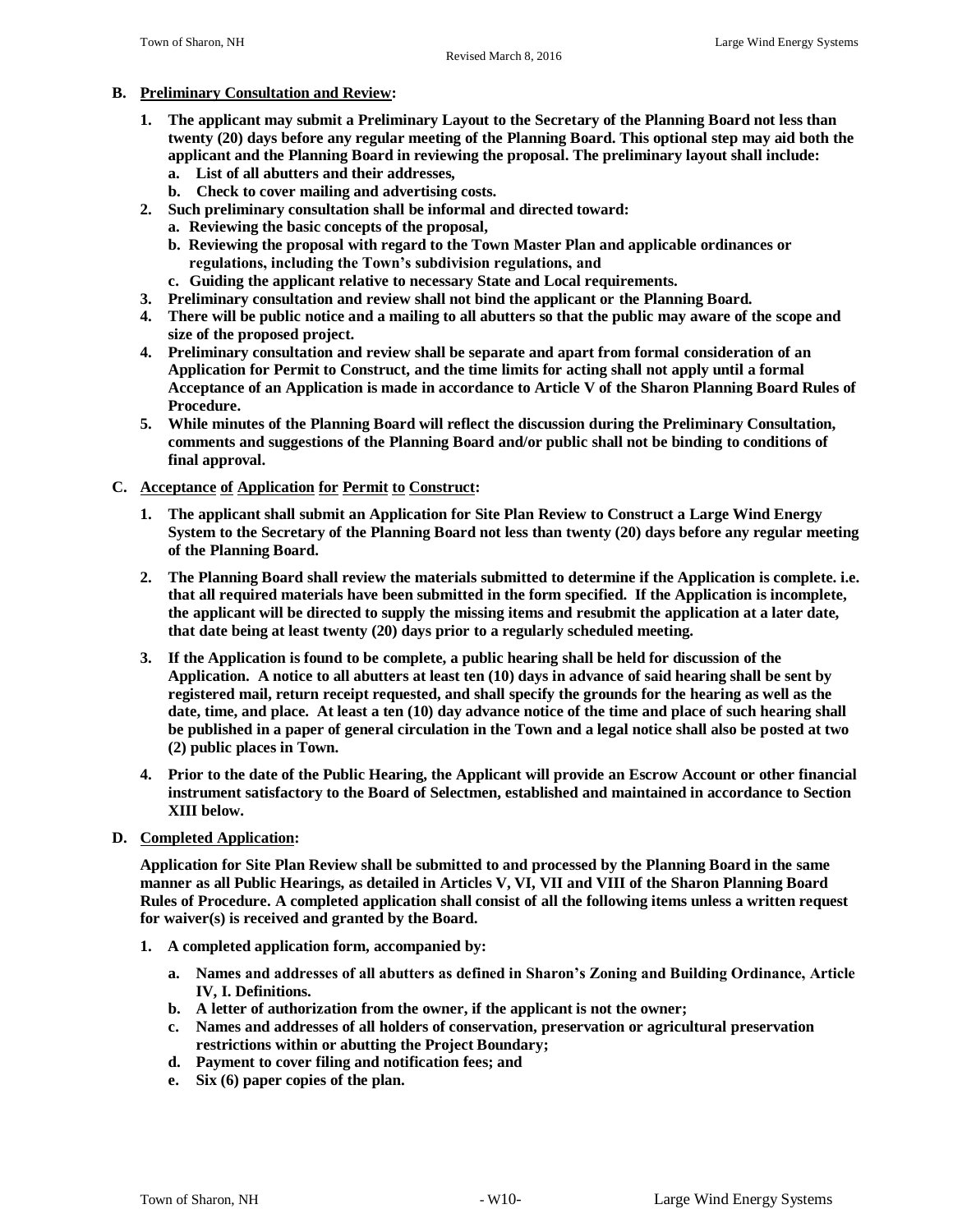#### **2. General Information:**

- **a. Names & addresses of owner(s) of record; name & address of applicant, if different from owner; tax map and lot number(s) within the Project Boundary.**
- **b. Signature, license number, and/or seal of the preparer of the plan, and every engineer, architect, land surveyor, and soil scientist whose professional seal appears on the plan.**
- **c. Project name, description of project (including existing and proposed uses), the project location, the date the plan was prepared, each revision date with notation of what the revision was, north arrow and scale of the plan.**
- **d. Schedule of zoning requirements, such as lot area, frontage, setbacks, etc.**
- **3. Submission Requirements: in addition to standard Planning Board requirements, as detailed above, applicants for a LWES shall submit the following:**
	- **a. A demonstration satisfactory to the Planning Board that the Applicant has adequate financial, technical and managerial capability to assure construction, operation and decommissioning of the facility in continuing compliance with the terms and conditions of this regulation.**
	- **b. Plans prepared and stamped by a NH licensed Professional Engineer that show the location, shape, size, color, materials, textures, landscaping, design, and total height of all proposed components of Met Towers and LWES, including the proposed access to the project site (including Town and State roads) and associated transmission lines.**
	- **c. A location map to scale of current and planned land uses within the project boundary and a onemile radius beyond the project boundary, showing the location of all proposed Wind Turbines and required set back for each, and that identifies Participating Landowners. These maps must be prepared by a NH licensed land surveyor.**
	- **d. A site grading and clearing plan with a maximum of five-foot (5') contours that show all areas to be cleared and all grade changes. The plans shall include details on the collector lines, locations and heights of poles, clearing limits for above-ground lines, substations, transmission line details, and upgrades or changes to existing power lines. This plan shall delineate any environmentally sensitive areas.**
	- **e. Historical, Cultural, Archeological Inventory and Resource Map prepared by NH licensed land surveyor, and Applicant's plan to minimize impact of LWES construction and operation on these sites.**
	- **f. Environmental Resource Map prepare by a qualified NH licensed Land Surveyor of the project boundary and a one (1) mile radius beyond the project boundary.**
	- **g. Intended period of data collection for the Met Tower.**
	- **h. Certification of the non-reflecting properties of the external surfaces of the LWES.**
	- **i. Calculations and supporting data for all setbacks for each turbine.**
	- **j. List of property owners whose property wholly or partially fall within the setback areas.**
	- **k. Studies and Reports as required by the Planning Board, including but not limited to those listed below. The cost of any required study, report, plan, mitigation effort, or any other work required to be done by the Planning Board, is the full responsibility of the applicant.**
		- **i. Sound Pressure Level Study**
		- **ii. Rescue, Fire and Hazard Protection Plan**
		- **iii. Road and Property Risk Assessment**
		- **iv. Wildlife and Bird Impact Study and Protection Plan**
		- **v. Groundwater and Surface Water Quality studies**
		- **vi. Visual Impact Assessment, including photographic simulations.**
		- **vii. Communication Interference Certificate**
		- **viii. Shadow Flicker, Tower Shadowing and Blade Glint study**
		- **ix. Safety Plan**
	- **l. A Complaint Resolution Plan to address any complaints from affected parties during construction and over the life of the operation. The Plan shall identify a contact person and a process for mediation.**
	- **m. A Decommissioning and Site Restoration Plan as outlined in Section XIII (Decommissioning)**
	- **n. Storm Water Management Plan: both pre- and post-decommissioning**
	- **o. Erosion Control Plan during construction, operation and decommissioning.**
	- **p. Landscape Plan showing restoration of disturbed areas after completion of construction, including plans for maintaining landscaping during operation and during decommissioning.**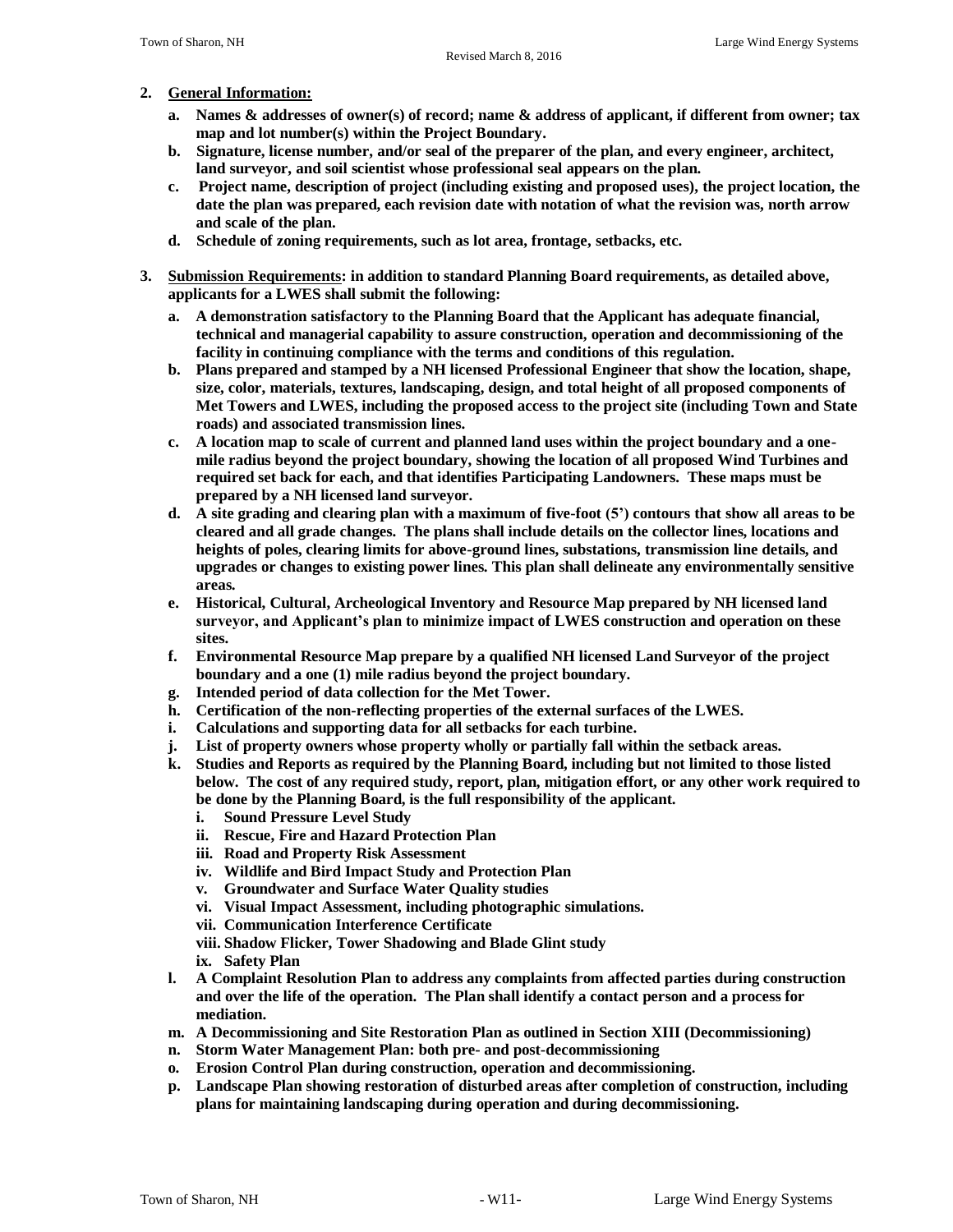- **q. Estimate of decommissioning costs prepared by a NH licensed Professional Engineer, with sufficient detail to enable recalculations annually to track changing costs.**
- **r. Blasting plan, including inventory of all potentially affected structures and sensitive areas.**
- **s. Any other information deemed necessary by the Planning Board in order to make an informed decision.**
- **5. Regional Impact:**

**An application for Large Wind Energy Systems is presumed to have regional impacts. Therefore, the procedure shall include notification as per NH RSA 36:54-57.** 

## **SECTION VI: STANDARDS FOR REVIEW**

- **A. In reviewing the proposed site plan, the Planning Board shall take into consideration the basic objectives of the Zoning and Building Ordinance and Site Plan Review Regulations of the Town of Sharon. Special note shall be taken of the District in which the proposed activity covered by the site plan is to take place, and the review of the site plan shall be in accord with the objective indicated by, and for that District.**
- **B. In reviewing the proposed site plan application**
- **the Planning Board will consider all the requirements of these regulations, determining that the Applicant has met the standards as indicated or has agreed to conditions to mitigate any unfulfilled requirements to the Planning Board's satisfaction.**
- **C. The Planning Board will provide a written statement within sixty-five (65) days of its decision, recommending a permit to construct, with or without conditions, or will provide written reasons for denial of a recommendation.**
- **D. The Planning Board will transmit to the Board of Selectmen its written recommendations to either approve the application for a Permit to Construct, with or without conditions, or to deny the Application.**

### **SECTION VII: WAIVERS**

**The Planning Board may, at its discretion, waive certain standards contained in Sections IV.A, C and L where, in their opinion, the proposed application will have very limited impact on the site, its abutters, and the Town. The applicant must request any desired waivers in writing as part of the application. The written decision by the Planning Board shall state specifically what requirements are being waived and include reasonable alternative conditions or standards to be met.**

### **SECTION VIII: APPROVAL TO CONSTRUCT**

- **A. Upon receipt of the recommendations of the Planning Board, the Board of Selectmen will review the recommendations and within sixty (60) days, will either:**
	- **1. Confirm the recommendation of the Planning Board,**
	- **2. Indicate that they would apply additional conditions to the Planning Boards recommendations.**
	- **3. Deny the issuance of a Permit to Construct.**
- **B. The Selectmen will schedule of meeting within thirty (30) days with the Applicant, at which meeting the public will be entitled to attend and to testify.**
- **C. After consultation with the Applicant, the Board of Selectmen will grant a Permit to Construct, subject to conditions acceptable to the Board of Selectmen, and the Planning Board.**

### **SECTION IX APPROVAL TO OPERATE**

**Following construction of an LWES, but before commencing operation, the Applicant shall apply to the Board of Selectmen for a Permit to Operate. This application shall include the following:**

**1. An Inspection Report prepared and signed by a NH Licensed Profession Engineer certifying the structural and operational integrity of the LWES, and completion of construction in accord with all**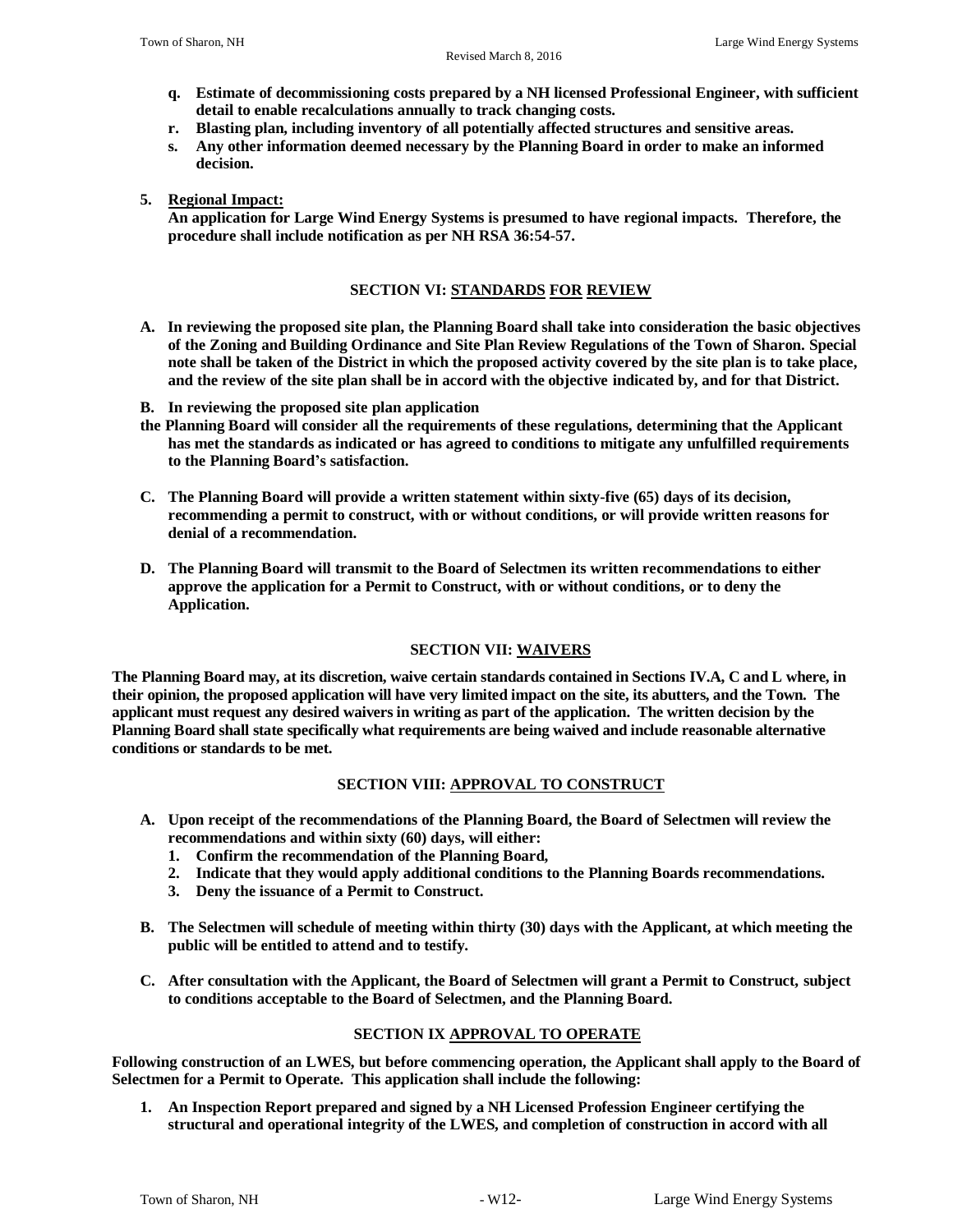**submitted and approved building, road, and other plans submitted to the Planning Board and/or Board of Selectmen, as required.**

- **2. A signed statement that the Applicant and project site landowner(s) have read this entire regulation and any and all conditions placed by the Planning Board and/or Board of Selectmen prior to granting a Permit to Construct, and any and all modifications granted since that Permit was granted.**
- **3. A Permit to Operate shall be valid for a maximum of thirty (30) years, unless a shorter time period is requested and approved by all parties. Application for renewal requires the presentation of a new application to the Planning Board, governed by the then-current ordinance and regulations.**
- **4. Applications for a Permit to Operate or a Renewal Permit will be heard at the next regularly scheduled Planning Board or Board of Selectmen meeting for which adequate legal notice has been posted.**
- **5. If a Permit to Operate is transferred to a new Owner or Operator, the new Owner or Operator is bound by all conditions, requirements and financial obligations of the original permit.**
- **6. All conditions of approval shall be reviewed annually by the Planning Board or Board of Selectmen.**
- **7. A Permit to Operate may be revoked and the operation cease if the Board of Selectmen determines that there is a violation of any provisions of this regulation or any other applicable ordinance or regulation. The Permit shall not be reinstated until the Board of Selectmen determines at a duly noticed public meeting that all violations have been corrected.**

# **SECTION X: EASEMENTS AND LEASES**

- **A. Any Non-Participating Landowner may grant an easement to the Applicant for any Impacts of the LWES on their property.**
- **B. The full terms of any leases or easements shall be recorded with the Registry of Deeds.**
- **C. Wind rights shall not be sold or leased in perpetuity separately from the land.**

### **SECTION XI: MONITORING**

**Upon reasonable notice, Sharon officials or their designated representatives may enter a lot on which a LWES has been approved for the purpose of monitoring noise, impacts on the Natural Environment, and other impacts which may arise. In such a case, the Board will provide the Applicant with a 24-hour telephone notice, followed by e-mail notification for the record.**

- **A. Post-construction Water Quality Study:**
	- **1. Within six (6) months of the first Wind Turbine becoming operational, and every twelve (12) months thereafter for a period of three (3) years, a water quality study of all wells, springs, and water resources specifically identified during the Site Plan Review shall be designed and carried out by a water quality professional approved by the Board of Selectmen. The same procedures shall be followed as those followed in the pre-construction notification and testing procedures specified in the Site Plan Review Regulations.**
	- **2. Upon receipt of a substantiated complaint that the integrity or water quality of any well has been damaged by the LWES construction, the Board of Selectmen may require prompt investigation of the complaint by a water quality professional approved by the Board of Selectmen.**
	- **3. If degradation or contamination of any well, spring, or water resource is found to have occurred, the Applicant shall be considered in violation of this Article and subject to the provisions of the Enforcement Section of this Article.**
	- **4. The Applicant is responsible for all costs associated with water quality testing and corrective action if necessary.**
- **B. Annual Power Production Report: Applicant shall submit an annual power production report to the Board of Selectmen. The power production report shall cover the preceding twelve (12) months, and shall be in the form prescribed by the Board of Selectmen and shall include actual power production in kilowatt-hours for each Wind Turbine.**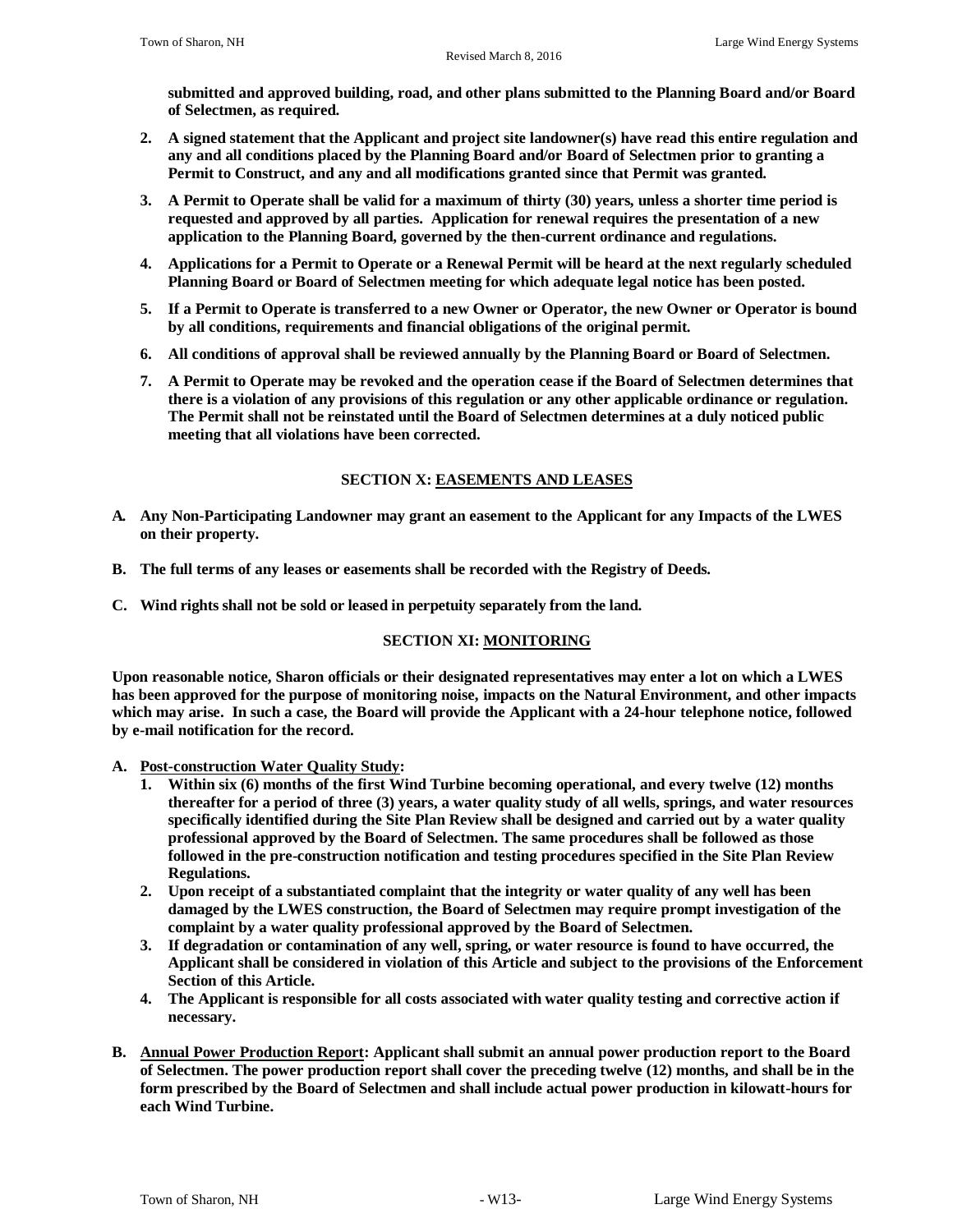#### **C. Environmental Impact Studies:**

- **1. The Applicant/ shall submit to the Board of Selectmen at least three (3) sets of post construction field studies conducted at periodic intervals within three (3) years after the LWES becomes fully operational, the first being within six (6) to twelve (12) months of the first Wind Turbine becoming operational. The studies shall be conducted by a qualified wildlife biologist approved by the Board and paid for by the Applicant and shall correspond to the pre-construction studies.**
- **2. If the post-construction field studies demonstrate substantive harm to the Natural Environment, the Applicant shall develop an appropriate mitigation plan acceptable to the Board of Selectmen. The Applicant shall be responsible for the full cost of implementing the mitigation plan.**
- **3. In addition, the Applicant shall submit a quarterly report to the Board identifying all dead birds and bats found within 500 feet of the LWES. Reporting shall continue for at least three (3) years after the first Wind Turbine becomes operational, or longer if required by the Board of Selectmen. In the event of an extraordinary avian or bat mortality kill of threatened or endangered species, or discovery of an unexpected large number of dead birds or bats of any variety on site, the Applicant shall notify the Board and the New Hampshire Department of Fish and Game within 24 hours. Within 30 days of the occurrence, the Applicant shall submit a report to the Board of Selectmen describing the cause of the occurrence and the steps taken to avoid future occurrences.**
- **D. Decommissioning Costs. Estimated total costs of decommissioning, prepared at the Applicant's expense by an independent New Hampshire licensed Professional Engineer approved by the Board of Selectmen shall be submitted to the Board every fifth year of operation.**
- **E. Noise Compliance Report. Within four (4) months of the first Wind Turbine becoming operational and again within two (2) months after all Wind Turbines have become operational and at anytime the Board of Selectmen deems it necessary due to the number of complaints received, the Applicant shall submit to the Board of Selectmen a noise compliance report certifying compliance with the noise regulations set forth herein. The report shall be prepared by a professional acoustical engineer, approved by the Board of Selectmen, who is a Full Member of the Institute of Noise Control Engineering (INCE), or who possesses some comparable qualification. The report shall comply with the following:**
	- **1. Except as specifically noted otherwise, sound measurements shall be conducted in compliance with the latest version of the American National Standards Institute (ANSI) Standard S12.18-1994 "Outdoor Measurements of Sound Pressure."**
	- **2. Sound level meters and calibration equipment shall comply with the latest version of ANSI Standard S1.4 "Specifications for General Purpose Sound Level Meters," and shall have current calibration traceable to the National Institute of Standards and Testing (NIST).**
	- **3. Noise measurements shall be taken at locations and times when the wind turbine is clearly audible and dominating the acoustical environment. All unattended measurements shall consider the wind turbine as dominating the acoustical environment.**
	- **4. Noise measurements shall be taken with the turbines on and off to determine any Background Noise to be accounted for. The Applicant shall cooperate by shutting turbines off and turning them on during acoustic testing at times required by the acoustic monitoring personnel.**
	- **5. The acoustic monitoring personnel shall determine if extraneous sounds such as insects, frogs or other sounds are contributing to the measured Leq noise level and remove their contributions either by relocating the measurement microphone to a spot not affected by such sounds or conducting testing at dates and times when such sounds are not present. The acoustic monitoring personnel may correct the Leq noise level using full or 1/3 octave band analysis to subtract Turbine Off levels from Turbine On levels, and by removing data in 1/3 octave bands from the Leq computation that are contaminated by extraneous sounds.**
	- **6. The wind velocity at the sound measurement microphone shall not exceed 2 m/s (4.5 mph) during measurements of Background Noise, and the maximum wind speed at the microphone for noise measurements during turbine operation should not exceed 4 m/s (9 mph).**
	- **7. During Wind Turbine testing the atmospheric profile shall be Pasquill Stability Class E or F preferred, Class D as alternate. Wind Turbine acoustic testing shall be conducted with wind speeds at Hub Height at 8 m/s or greater.**
	- **8. The Wind Turbine shall be fully engaged blades-to-generator and running the standard power output program and producing the maximum power output for the incoming wind speed at Hub Height. Feathering or other blade angle manipulations that are not part of the normal Wind Turbine program to obtain maximum power output shall be prohibited during acoustic testing unless the Wind Turbine must be feathered due to a high wind condition for safety purposes, in which case the testing shall be**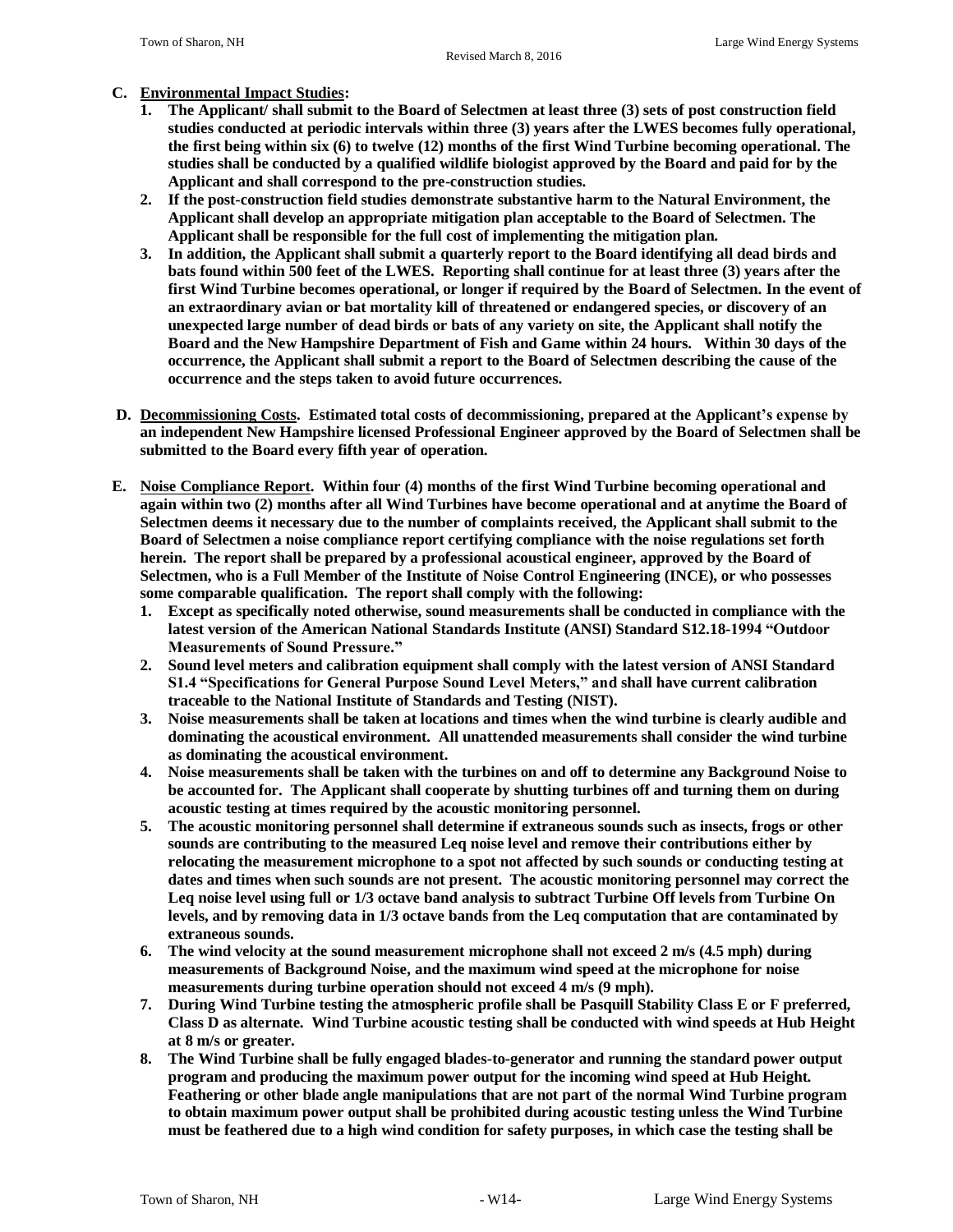**rescheduled.** 

**9. Wind Turbine power output and wind speed data at Hub Height at 10-minute or shorter intervals shall be provided to the acoustic monitoring personnel by the Applicant for the entire sound measurement period.**

## **SECTION XII: PUBLIC INQUIRIES AND COMPLAINTS**

**The LWES Applicant shall maintain a phone number and identify a responsible person for the public to contact with inquiries and complaints throughout the life of the project, including the decommissioning phase. The Complaint Resolution Process submitted with the Site Plan Review Application shall be used to resolve complaints. However, this Process shall not preclude the federal, state and/or local government from acting on a complaint and that agency's provisions for complaint resolution shall prevail and supersede all Applicant complaint resolution processes.**

- **A. Any individual, group of individuals or reasonably identifiable entity may file a signed and dated written complaint with the Applicant of the LWES. If any complaints are received by phone, the Applicant shall inform the complainant that complaints must be submitted in writing. Any complaints received directly by the Board of Selectmen or the Planning Board shall be referred to the Applicant.**
- **B. The Applicant of the LWES shall report to the Board of Selectmen all complaints received concerning any aspect of the LWES construction, operation, or decommissioning as follows:**
	- **1. Complaints received by the Applicant shall be reported to the Board of Selectmen or its designee within five (5) business days, except that complaints regarding unsafe or serious violations of this Regulation as defined in Section XIV shall be reported to the Board of Selectmen or its designee on the following business day.**
	- **2. The Applicant shall document each complaint by maintaining a record including at least the following information:**
		- **Name of the LWES and the Applicant/Owner/Operator**
		- **Name of complainant, address, phone number**
		- **A copy of the written complaint**
		- **Specific property description (if applicable) affected by complaint**
		- **Nature of complaint (including weather conditions if germane)**
		- **Name of person receiving complaint, date received**
		- **Date reported to the Board of Selectmen or its designee**
		- **Initial response, final resolution, and date of resolution**
	- **3. The Applicant shall maintain a chronological log of complaints received, summarizing the above information. A copy of this log, and a summary of the log by type of complaint, shall be sent on or before January 15, March 15, July 15, and October 15 to the Board, covering the previous calendar quarter. An annual summary shall accompany the January 15 submission.**
	- **4. The Board of Selectmen shall forward copies of any health-related complaints to the State Board of Health.**
	- **5. All complaints regarding unsafe and serious violations as defined in Section XIV of this Regulation shall be investigated on site. The complainant and a Board of Selectmen designee shall be invited to any investigatory meeting(s).**
	- **6. The Board of Selectmen may designate a person to seek a complaint resolution that is acceptable to the complainant, the Board of Selectmen and the Applicant. If such a resolution cannot be obtained, the Board of Selectmen may take action as authorized by the enforcement section of this Article.**
	- **7. The Board of Selectmen may at any time determine that a complaint shall be subject to enforcement and penalties as defined in Section XI of this article.**

# **SECTION XIII: ADMINISTRATION AND ASSOCIATED COSTS**

- **A. Violations found by the Board upon examination of required reports, or from other sources, shall be forwarded to the Board of Selectmen for enforcement action. This does not foreclose any legitimate legal action by the Board.**
- **B. At the time of acceptance of their Application for Site Plan Review (Section V.C.1) the Applicant shall deposit into an escrow account the amount of \$25,000.**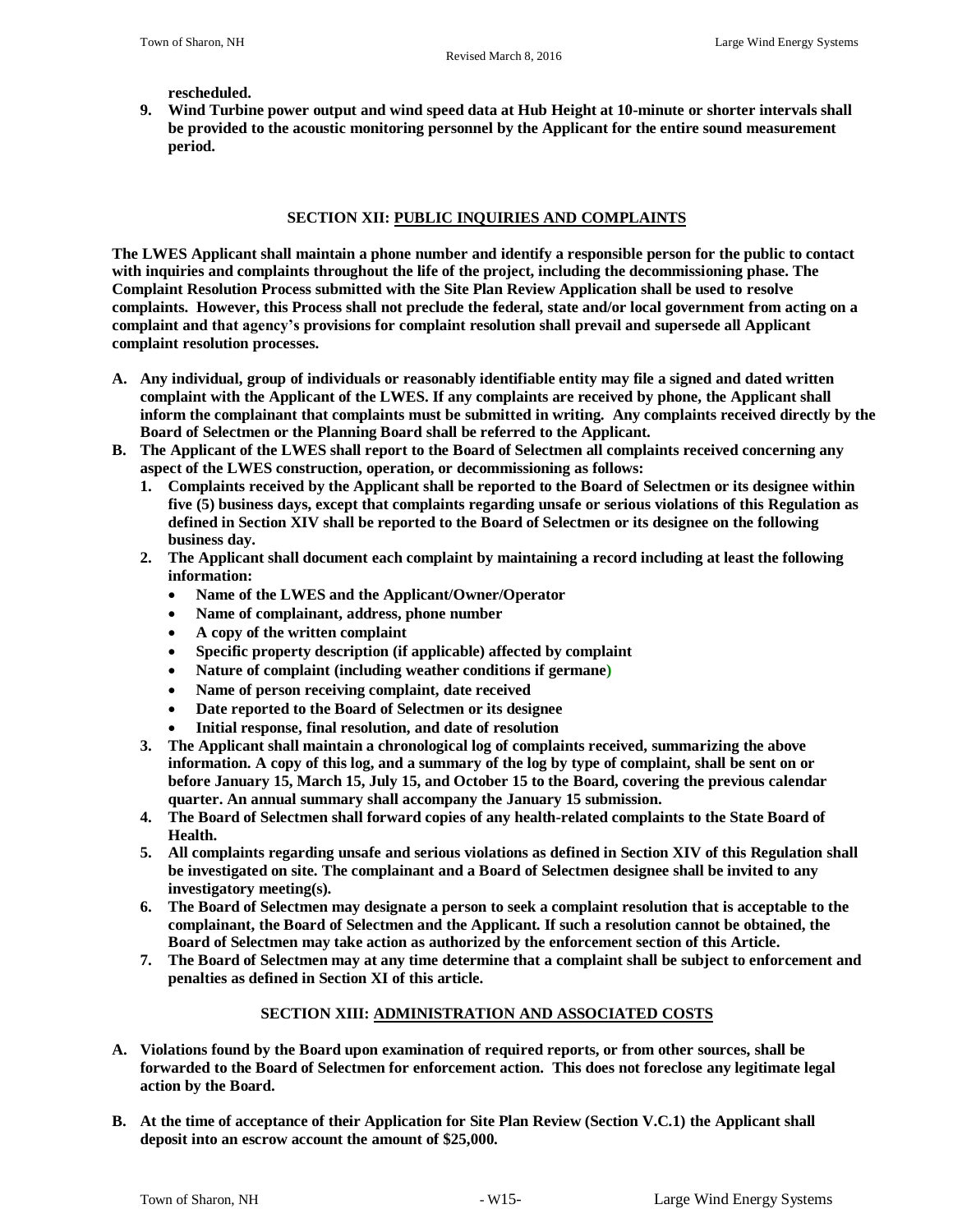- **1. The purpose of this joint escrow account is:** 
	- **a. To reimburse the Town of Sharon for the costs incurred to hire consultants and experts as the Town, at its sole discretion, deems desirable to examine, evaluate, and verify the data and statements presented by the Applicant;**
	- **b. For the life of each Wind Turbine, to cover the administrative and legal costs incurred by the Town of Sharon in monitoring and enforcing the Applicant's ongoing compliance with this Article.**
- **2. The escrow account shall be managed as follows:** 
	- **a. Funds may be withdrawn from this account only by the Board of Selectmen.**
	- **b. If at any time the balance of this account shall fall below \$15,000, the Applicant shall deposit an amount sufficient to bring the account to a minimum value of \$25,000.**
	- **c. If at any time the balance of this fund shall fall below \$15,000 for a continuous period of thirty (30) days, the application shall be considered to have been withdrawn, or the Site Plan approval for the LWES may be revoked.**
	- **d. The Board of Selectmen or its designee shall be charged with monitoring the escrow account and giving quarterly reports to the Board.**
	- **e. After the wind energy system has been removed and site restoration has been completed, as defined in this Article, any balance remaining in this account shall be returned to the Applicant.**
- **3. Prior to receipt of a Permit to Operate, the Applicant shall establish a Decommissioning Bond Account or similar financial instrument satisfactory to the Board of Selectmen, to cover all estimated costs of decommissioning the site, as specified in Section XV below.**
	- **1. The amount of this account will be adjusted each fifth year of operation, in accordance with the estimates provided in Section XI.D.**
	- **2. During decommissioning activities, the Applicant may draw down this account, in accordance to funds expended during the process, but not below a level of estimated work still outstanding.**

### **SECTION XIV: ENFORCEMENT AND PENALTIES**

- **A. The enforcement of this Regulation shall be the responsibility of the Sharon Board of Selectmen or its agent who is hereby authorized to cause any LWES, building, place, premises or activities to be inspected, and to order in writing the remedying of any condition found to exist in violation of this regulation.**
- **B. The Board of Selectmen, Planning Board, or any official having jurisdiction, in addition to other remedies, may institute an action or proceeding to prevent the unlawful erection, alteration, reconstruction, maintenance or use of any LWES, building, place, premises or land and require the Applicant to correct or abate any unlawful act or to prevent the illegal occupation of any LWES, buildings, places, premises, or land and to prevent any illegal act in or about such premises.**
- **C. An Applicant not responding to the following conditions in the manner specified shall be considered to be in violation of this Article.**
	- **1. Unsafe. If a Wind Turbine or the LWES presents an imminent physical threat of danger to life or significant threat to property, as determined by the Planning Board, the Board of Selectmen, or one of their designated agents, it shall be deemed unsafe and immediately shut down and repaired or otherwise made safe. Operations may be resumed only after it is certified safe by a New Hampshire licensed Professional Engineer approved by the Board. Members of the Board of Selectmen, or its designee, shall have the right to access the LWES to verify conditions and/or repair progress.**
	- **2. Serious Violations. The Applicant of the LWES is responsible for mitigating any serious violations of standards within ten (10) business days upon receipt of written notification of determination of any serious violation attributed to the operation of the LWES. A serious violation is defined as any of the following.**
		- **a. Any measured Noise Level (Leq 10 minute) which exceeds 33 dBA where the Wind Turbine(s) is the dominant and controlling source.**
		- **b. The occurrence of Shadow Flicker, Tower Shadowing or Blade Glint exceeding the standards specified in Section IV.F of this Regulation.**
		- **c. Degradation or contamination exceeding US Environmental Protection Agency standards of any surface or subsurface water resource. (In the case of degradation or contamination of a well, the obligation for mitigation shall be deemed satisfied if the Applicant provides the affected well owner with a reasonable emergency water supply and within (30) thirty days commences implementation of corrective measures to the satisfaction of the well owner and subject to the approval of the Board of Selectmen.)**
		- **d. Any hazardous substance spill.**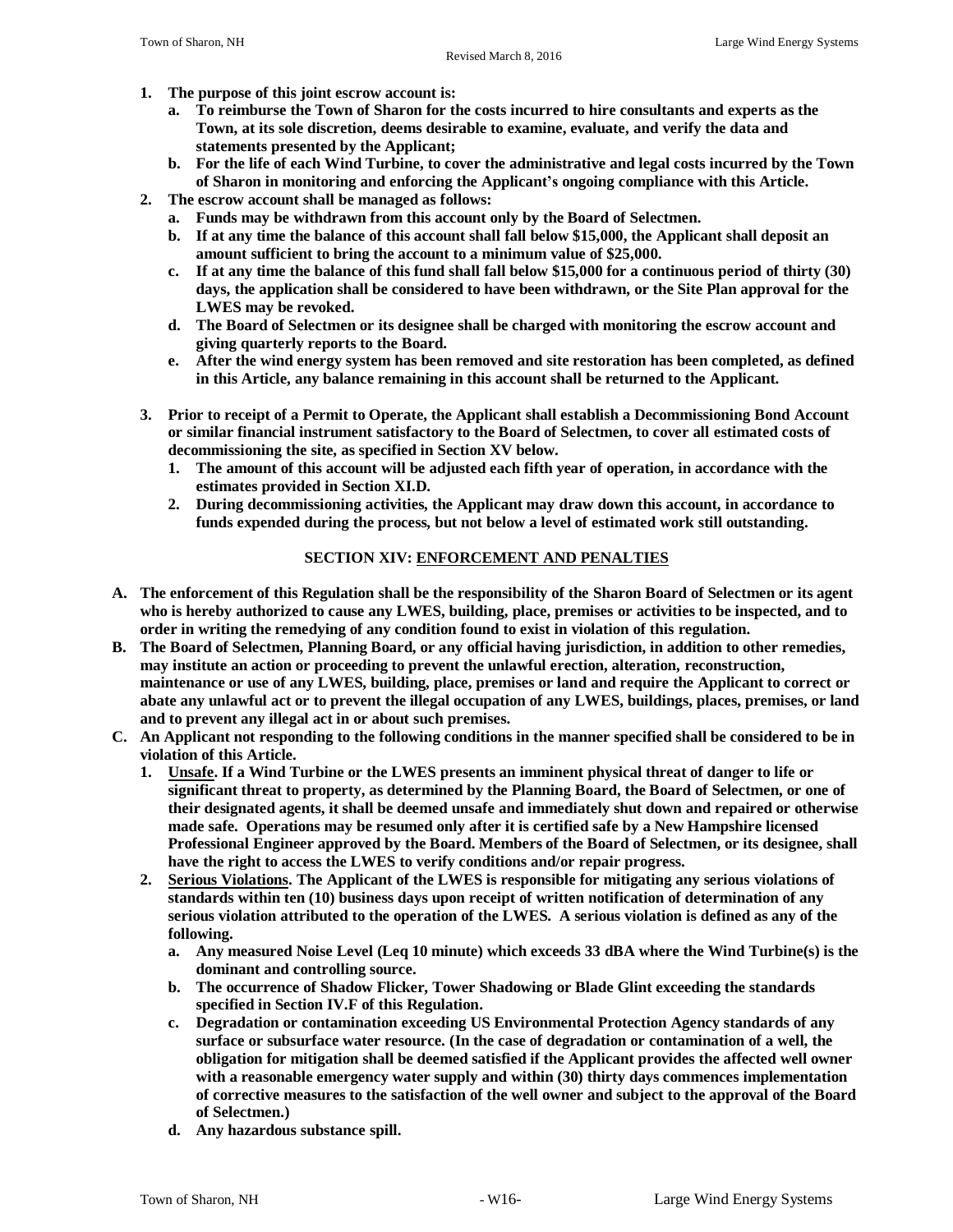- **e. Communication/electromagnetic interference (other than emergency communication).**
- **3. Emergency Communication. Interference with emergency communications must be mitigated within 24 hours.**
- **4. Other Violations. If the Board of Selectmen determines that a violation of this Article has occurred, and the violation is determined neither to be unsafe, nor a serious violation, nor interferes with emergency communications, the Board of Selectmen shall provide written notice to the Applicant, and the Applicant is responsible for mitigating the problem within thirty (30) days. In situations where significant construction or physical modification is required to mitigate the violation, the Applicant may be granted up to ninety (90) days to complete such modifications or construction.**
- **D. An Applicant failing to comply with any provision of this Regulation by failing to resolve a violation before the expiration of the mitigation periods defined in Subsection C of this Section may be subject to:**
	- **1. Revocation of Site Plan Approval, and shut down and removal of any Wind Turbine(s);**
	- **2. Fines pursuant to RSA 676:17;**
	- **3. Any other remedies the Board of Selectmen deems necessary to assure the safe operation of the LWES and protection of residents;**
	- **4. Reimbursement to the Town of Sharon, for expenses incurred in obtaining relief, including but not limited to, reasonable attorney fees.**

# **SECTION XV: DECOMMISSIONING**

- **A. The Applicant shall, at its expense, complete decommissioning (including site restoration) of the LWES, or individual Wind Turbine(s), within twelve (12) months after it is deemed unsafe, abandoned, or at the end of its useful life.**
- **B. Site Restoration shall include:**
	- **1. Removal of Wind Turbines, buildings, cabling, electrical components, foundations and any other associated facilities to a depth of four (4) feet below the ground surface.**
	- **2. Removal from the property of all items in outdoor storage.**
	- **3. Road repair, if any, to pre-decommissioning conditions.**
	- **4. Re-grading and re-vegetation necessary to return the subject property to the condition existing prior to establishment of the LWES. The restoration shall reflect the site-specific character including topography, vegetation, drainage, and any unique environmental features**
	- **5. Implementation of the post-decommissioning storm water runoff plan.**
- **C. When decommissioning is complete and the Board of Selectmen are satisfied that all restorations are complete and not additional work is necessary by either the Applicant or by the Town, the balance of the Escrow Account and Decommissioning Bond will be released to the Applicant.**

# **SECTION XVI: FINANCIAL ASSURANCE**

- **A. As a condition precedent to Site Plan Approval for a LWES, the Applicant must submit an acceptable form of financial assurance such as cash, performance bond, certificate of deposit, or irrevocable letter of credit. The amount of the financial assurance will be established by the Board and be based on what it would cost for the repair of public infrastructure (per Section IV:G) and for the decommissioning of the LWES and reclamation of the site in the event the Applicant fails to do so.**
- **B. The amount of financial assurance shall be reviewed periodically by the Board of Selectmen to assure it meets anticipated decommissioning costs. Financial assurance may be adjusted, upwards or downwards, when determined to be appropriate by the Board of Selectmen. For instance, the Board of Selectmen may adjust financial assurance based upon prevailing or projected interest or inflation rates, or the latest cost estimates for decommissioning.**
- **C. Such financial assurance shall be kept in full force and effect during the entire time a LWES facility exists or is in place. Such financial assurance shall be irrevocable and non-cancelable until such time as the Board of Selectmen certifies that decommissioning and reclamation are complete and releases the obligation. If the owner fails to remove the LWES and reclaim the site, the Town of Sharon may remove or cause the removal of the LWES and the reclamation of the site. The Town may recover the cost of decommissioning and reclamation from any financial assurance provided by the owner. Any decommissioning and reclamation cost incurred by the Town that is not recovered from the owner will become a lien on the property where the removal or reclamation takes place and may be collected from the landowner in the same manner as**